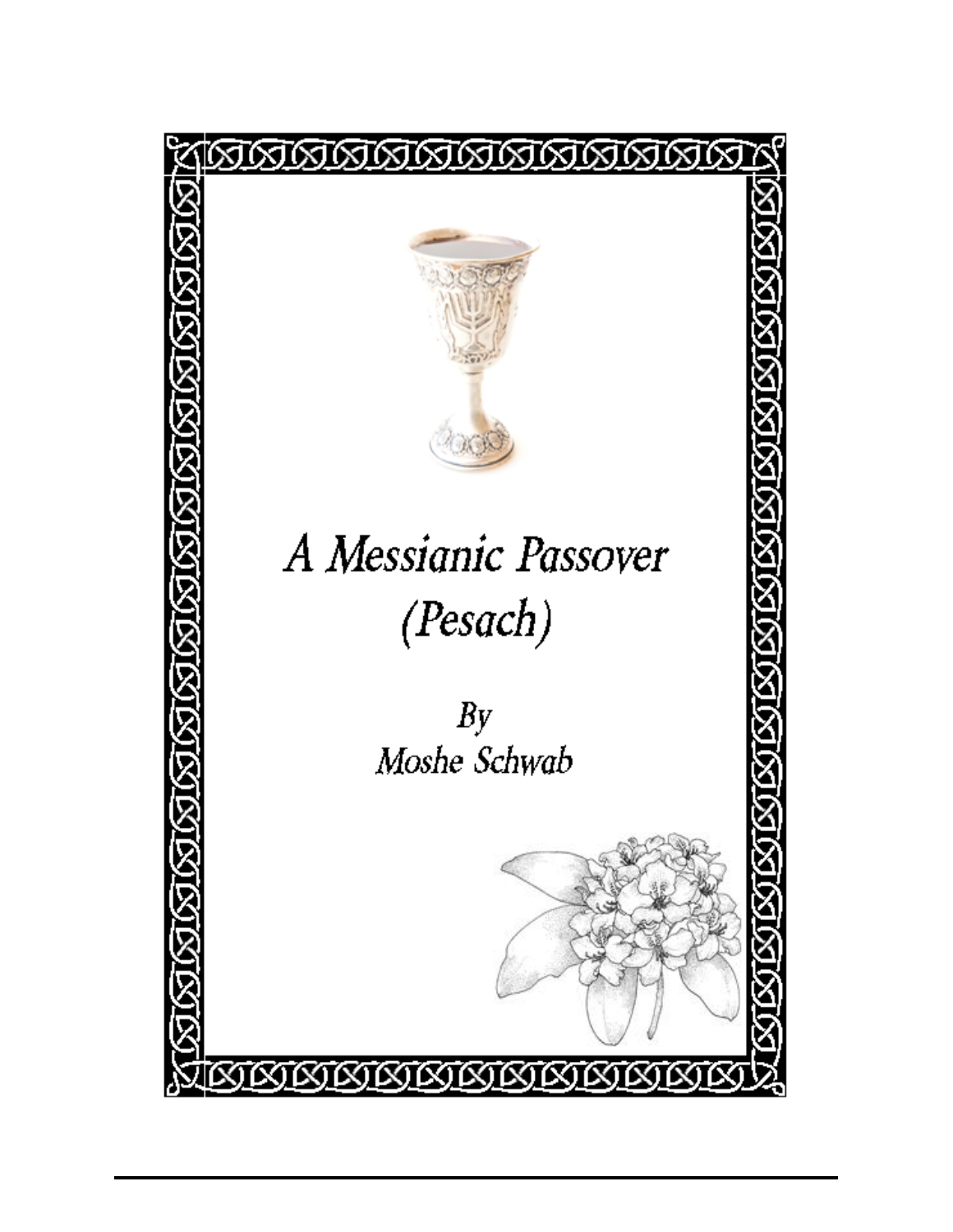# By Moshe Schwab

The Passover meal should be celebrated on the 14th of Nisan toward the evening just before the 15th of Nisan, or on the 14th of Iyyar, a month later (Numbers 9:6-11). The meal then extends into the first day of the feast of Unleavened Bread which is a Sabbath (a day of rest). The Bible allows another time of celebration a month later (on the  $14<sup>th</sup>$  of Iyyar) for those who couldn't celebrate in the month of Nisan. **It is important that believers in the Messiah Yeshua (Jesus) celebrate it even if we can't observe it on the correct day.**

Because most of us live in a Gentile world, some of us can't keep the Passover on the correct day. Also, we know the exact days of God's feasts now so it isn't necessary to observe holidays for two days as some do.

Passover and the feast of Unleavened Bread lasts for 7 days with the 1st (the 15th of Nisan) and 7th days being Sabbaths (days of rest) which are associated with the feast of Unleavened Bread. We are to eat no leaven during these 7 days. The Bible specifically says leaven. We could have a special family meal during the 7 days of Passover, but the actual Passover celebration should be on the day God told us to celebrate it if we can.

**They are God's feasts, biblical feasts, God's appointed times**. Also, since we know the exact date the moon reappears over Jerusalem, we know the exact date of the first of Jewish months and the Passover and other holidays can be celebrated on the correct day.

The Jewish calendar has a set number of days much like the Gregorian calendar. The Jewish calendar doesn't coincide with the actual first day of the Jewish month. **The first day of Jewish months is the first sliver of the New Moon**; that is the ancient new moon. God wants it celebrated on the right day. Most of Judaism doesn't celebrate God's feasts on the right day because they set the first days of Jewish months<sup>1</sup> without actually sighting the first sliver of the moon. **They celebrate God's feasts on the wrong day!** Also, make sure you understand the usage of God's real name; see the explanation on page 28.

NKJV – Scripture taken from the New King James Version®. Copyright © 1982 by Thomas Nelson. Used by permission. All rights reserved.

CJB – Taken from the Complete Jewish Bible by David H. Stern. Copyright © 1998. All rights reserved. Used by permission of Messianic Jewish Publishers, 6120 Day Long Lane, Clarksville, MD 21029. www.messianicjewish.net.

Most people find it easier to use and understand the New King James Version than the Complete Jewish Bible. So, this Haggadah mostly uses the New King James Version. The Complete Jewish Bible has a more authentic translation, but sometimes the New King James Version is better because it gives us a word for word translation.

<sup>1</sup> https://www.chabad.org/library/article\_cdo/aid/2100146/jewish/The-Jewish-Month.htm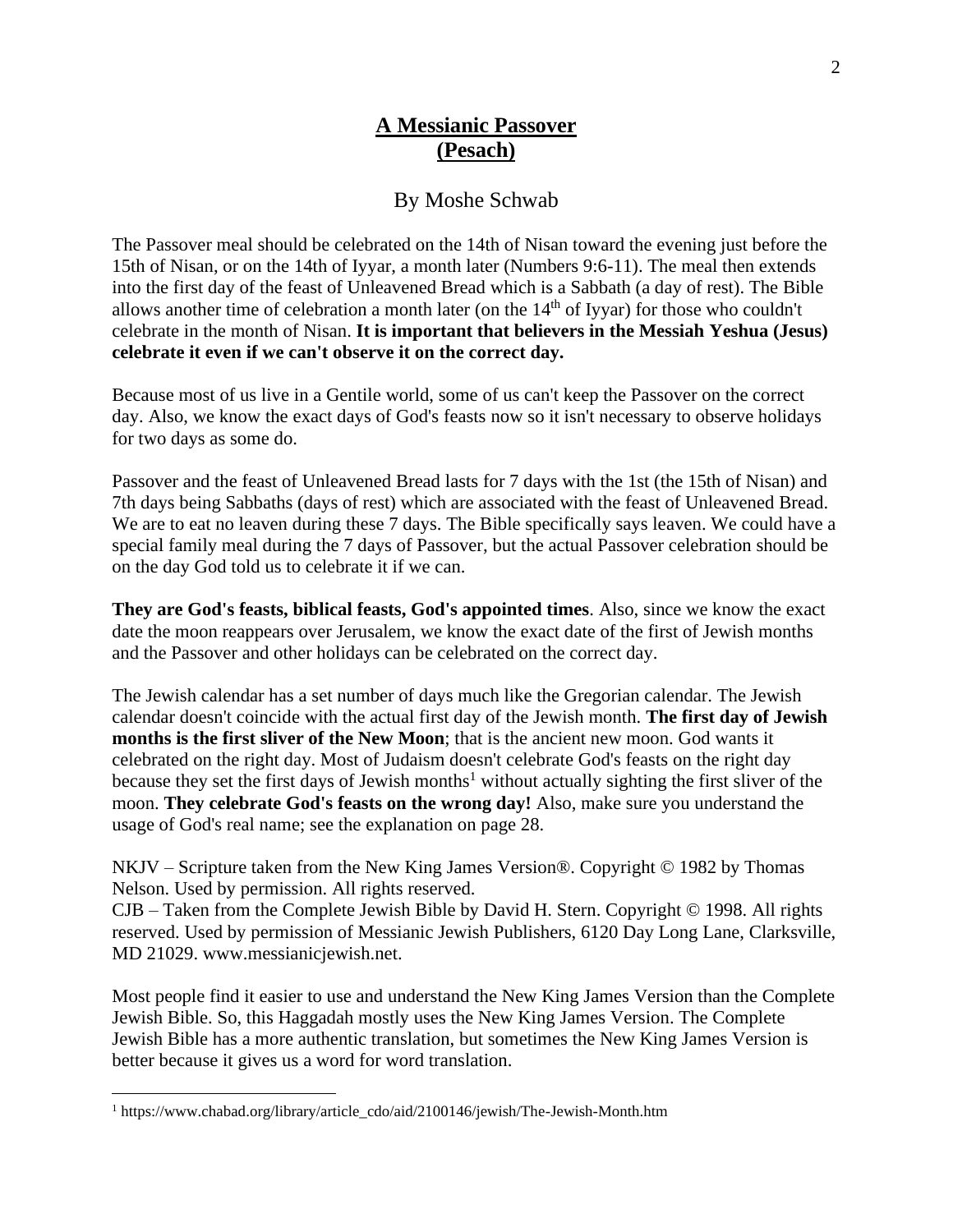| <b>Contents</b>                                     |                         |
|-----------------------------------------------------|-------------------------|
| <b>Forward</b>                                      | 2                       |
| <b>Introduction</b>                                 | $\overline{\mathbf{4}}$ |
| <b>Important Scriptures</b>                         | 5                       |
| <b>Additional Information</b>                       | 6                       |
| <b>Preparing the Passover Plate</b>                 | 10                      |
| <b>Eggs in Pagan Worship</b>                        | 10                      |
| <i>*The Messianic Passover Begins</i>               | 11                      |
| <b>What to Expect</b>                               | 12                      |
| <b>The Meaning of Passover</b>                      | 13                      |
| <b>Removing the Leaven</b>                          | 13                      |
| <b>The Two Stories</b>                              | 14                      |
| <b>Nerot</b> – Lighting the Candles                 | 14                      |
| Kadesh – The Cup of Sanctification                  | 15                      |
| <b>Blessing Over the Children</b>                   | 15                      |
| <b>Serve One Another</b>                            | 16                      |
| Karpas – Eating a Vegetable                         | 16                      |
| <b>Breaking the Matza</b>                           | 16                      |
| <b>Magid – Beginning the Stories</b>                | 17                      |
| <b>Parable of the 4 Sons</b>                        | 18                      |
| <b>Continuing the Stories</b>                       | 19                      |
| <b>The Ten Plagues</b>                              | 20                      |
| Yeshua's Suffering, Death, Burial, and Resurrection | 21                      |
| <b>Blessing the Bread</b>                           | 22                      |
| <b>Maror</b> – Eating the Bitter Herb               | 22                      |
| Korech – the Hillel Wrap                            | 23                      |
| <b>The Shank Bone</b>                               | 23                      |
| <b>Prayers for the Meal</b>                         | 24                      |
| <b>The Broken Matza</b>                             | 24                      |
| <b>Remembering Yeshua</b>                           | 25                      |
| <b>Hallel – Offering Praise</b>                     | 26                      |
| <b>Welcoming Elijah</b>                             | 26                      |
| The Future Kingdom with the Messiah Yeshua          | 27                      |
| <b>Nirtzah – Conclusion</b>                         | 27                      |
| Final Blessing – the Aaronic Benediction            | 28                      |
| <b>Addendum on the True Name of God</b>             | 28                      |
|                                                     |                         |

**\*We are commanded to keep some form of ritual for Passover and also do specific things that the Bible tells us to do. We do not have to keep extra man-made rituals. Ritual is not all bad. This is a guide to help you keep the commanded feast of Passover.**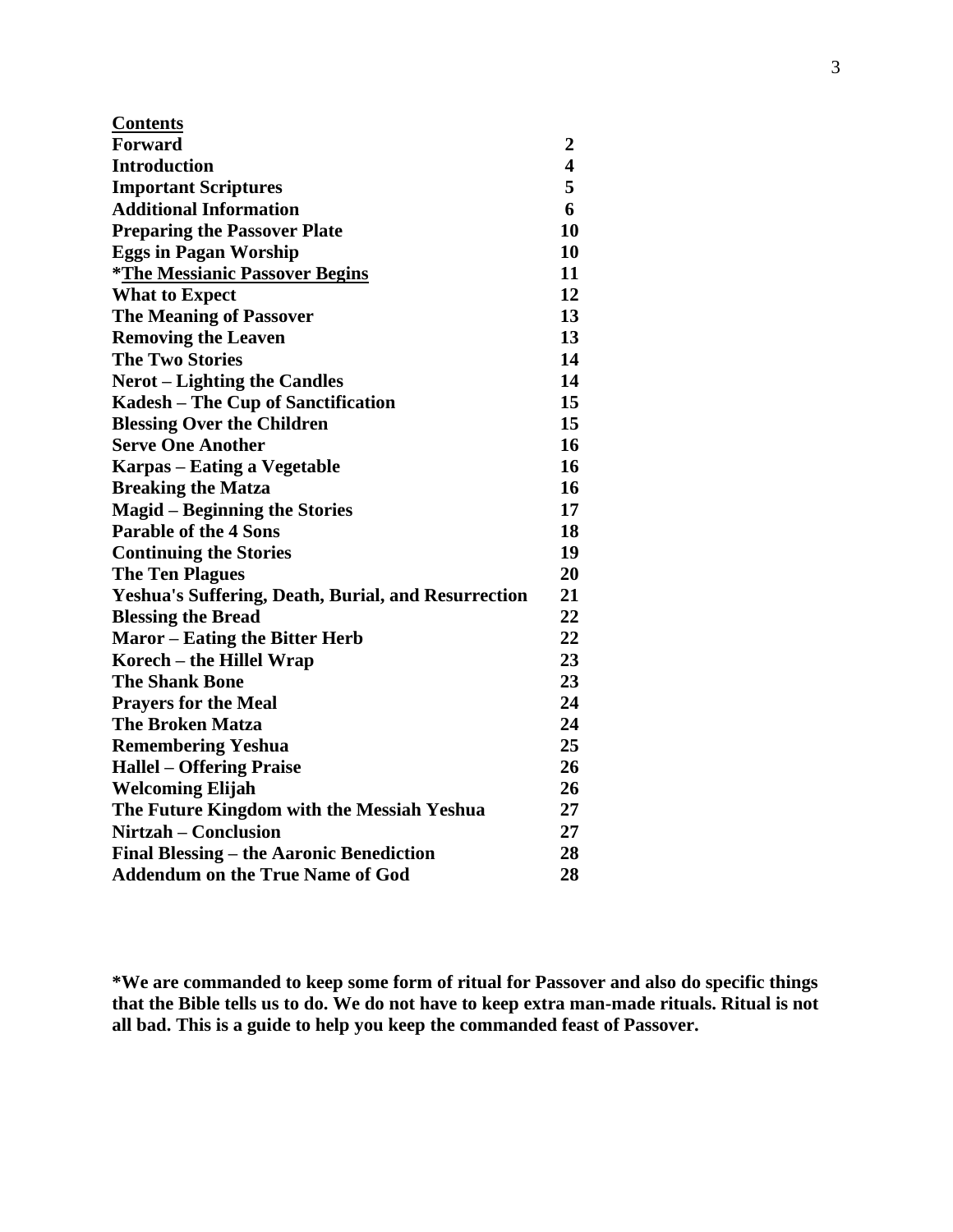### **Introduction**

In the 2<sup>nd</sup> century, believers in the Messiah Yeshua still celebrated their Messianic Passover on the  $14<sup>th</sup>$  of Nisan.<sup>2</sup> We should try to celebrate the Passover on that day because that is the day God told us to celebrate it. Again, because some of us live in a Gentile world, we might have no choice, but to celebrate it on another day. Believers in the Messiah Yeshua (Jesus) are to celebrate the Passover.

Shaul (Paul) tells us to celebrate the Passover in 1 Corinthians 5:7-8 CJB:

"For our Pesach lamb, the Messiah, has been sacrificed. So let us celebrate the Seder not with leftover hametz, the hametz of wickedness and evil, but with the matzah of purity and truth."

The word hametz refers to anything around the house that may contain leaven. Hametz in the above verse is referring to getting rid of the sin in our lives. The Seder is the ceremony order for Passover. Matzah is the unleavened bread we eat during Passover. The matzah here is referring to living without the impurities of sin.

In other words, Shaul says to get rid of sin and be a new person (we are made new by the Messiah Yeshua). The Messiah Yeshua is our Passover Lamb and He sacrificed Himself for us. Guard, keep the Passover and also be free from sin, wickedness, and evil. Be pure and do what is right and good.

Don't forget to remove any leaven from your house before the Passover. We are not to eat anything with leaven for 7 days. Not eating anything with leaven is a reminder we are to remove sin from our lives. We will be talking about removing the leaven from our houses during the Seder (the ceremonial ritual).

It is the process of leavening that God is talking about. It takes time to leaven bread. This could be symbolic of the sin we allow in our lives over time. Removing the leaven is then symbolic of removing these wrong things we have made part of our life. Baking soda is rock and is not leaven. I think that any bread making that requires extra effort would be wrong. Use your best judgement. Also, flour does not have leaven in it unless it is cake mix.

We are commanded as believers in Yeshua (Jesus' real name) to keep the Passover. The word "celebrate" in 1 Corinthians 5:8 is translated "keep" in the New King James referring to the command in Exodus 12:24 NKJV. "And you shall observe this thing as an ordinance for you and your sons forever." The words "and you shall observe" in Exodus 12:24 are the Hebrew words "u**shmar**tem" which means "you all shall keep or guard". The "shmar" which is bolded is the Hebrew word "shamar" which means to keep or guard. We are to keep; **we are to guard** the Passover.

Keeping God's feasts was made illegal by the church of the Roman Empire who replaced true practice with their own feasts and observances mixed with pagan practice back in the  $4<sup>th</sup>$  century during the reign of Constantine.<sup>3</sup> It is a known fact that the Roman church was full of idolatry

<sup>2</sup> https://en.wikipedia.org/wiki/Peri\_Pascha

<sup>3</sup> http://messianicfellowship.50webs.com/nicea.html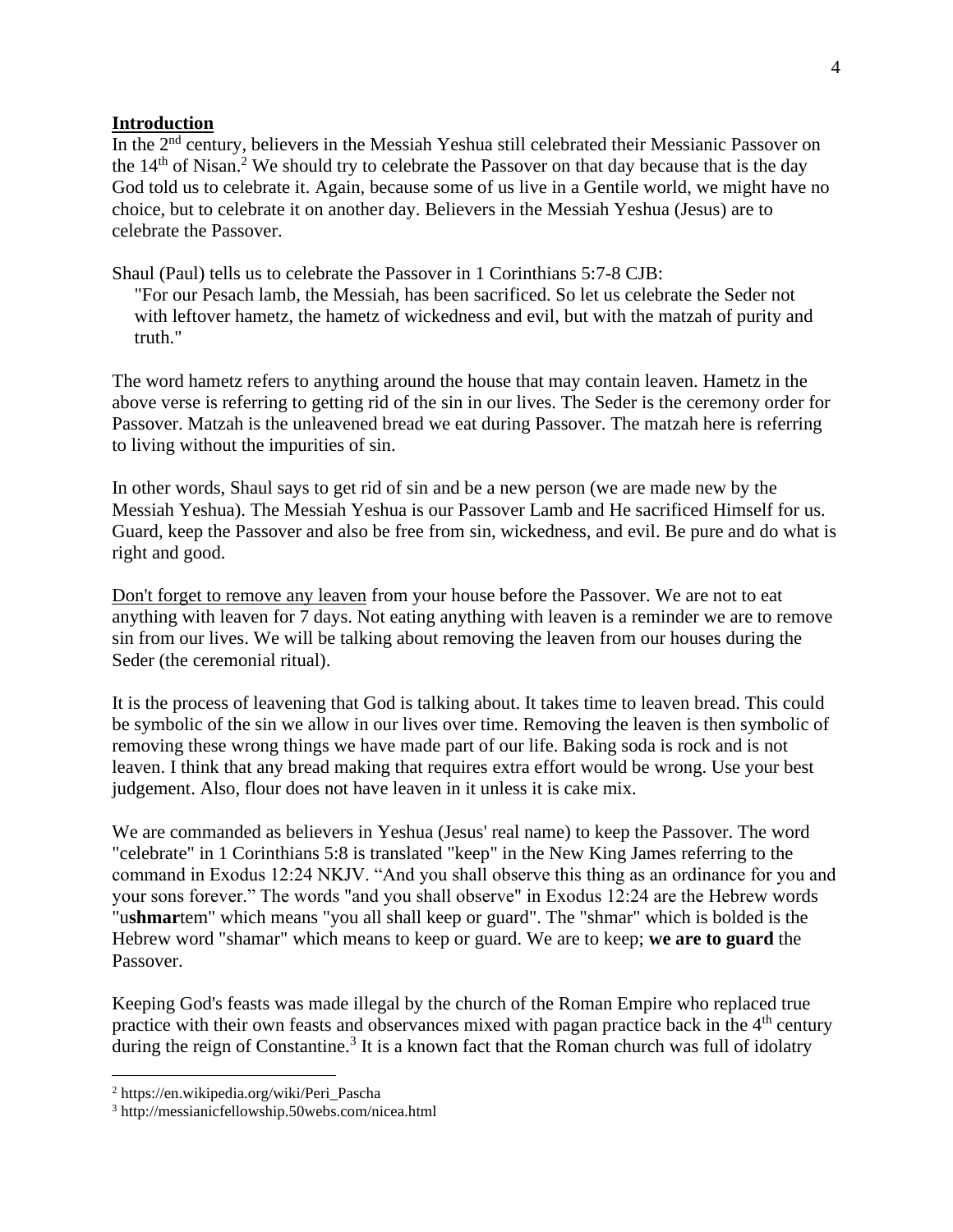and subsequent followers continue to do so unless they have repented. Most protestant churches don't practice pagan ritual by praying to Mary or saints (as they call them), or to crucifixes or statues.

#### **Important Scriptural Background Information**

This is a shorter Seder that contains the basic rituals that God commands us; it has less man-made ritual. That you keep the Passover is more important than practicing manmade laws. **Just like idols that are made up by man, man-made laws are made by man.** Keeping God's laws is what's important!

#### **These are God's feasts, biblical feasts!**

Leviticus 23:2 NKJV "The feasts of the Lord, which you shall proclaim to be holy convocations, **these are My feasts**."

# **Passover begins on the 14th of Nisan just before sunset and just before the 15th of Nisan begins (biblical days begin in the evening –** "**So the evening and the morning were the first day;" Gen. 1:4 NKJV). We are commanded to keep the Passover with ceremonies.**

Numbers 9:3 NKJV

"On the fourteenth day of this month, at twilight, you shall keep it at its appointed time. According to all its rites and ceremonies you shall keep it."

# **The Passover meal is to have ritual involving bitter herbs and unleavened bread. The meat is not to be eaten raw or boiled.**

Numbers 9:11 NKJV "They shall eat it with unleavened bread and bitter herbs." Exodus 12:9 NKJV "Do not eat it raw, nor boiled at all with water."

#### **The Passover feast is a memorial feast and to be kept for eternity.**

Exodus 12:14 NKJV "So this day shall be to you a memorial; and you shall keep it as a feast to the Lord throughout your generations. You shall keep it as a feast by an **everlasting ordinance**."

# **The 15th of Nisan and the 21 st of Nisan are days of rest. No leavened bread is to be eaten during the 7 days of the Feast of Unleavened Bread.**

# Leviticus 23:4-8 NKJV

"These are the feasts of the Lord, holy convocations which you shall proclaim at their appointed times. On the fourteenth day of the first month at twilight is the Lord's Passover. And on the fifteenth day of the same month is the Feast of Unleavened Bread to the Lord; **seven days you must eat unleavened bread**. On the **first day you shall have a holy convocation**; you shall do no customary work on it. But you shall offer an offering made by fire to the Lord for seven days. **The seventh day shall be a holy convocation**; you shall do no customary work on it."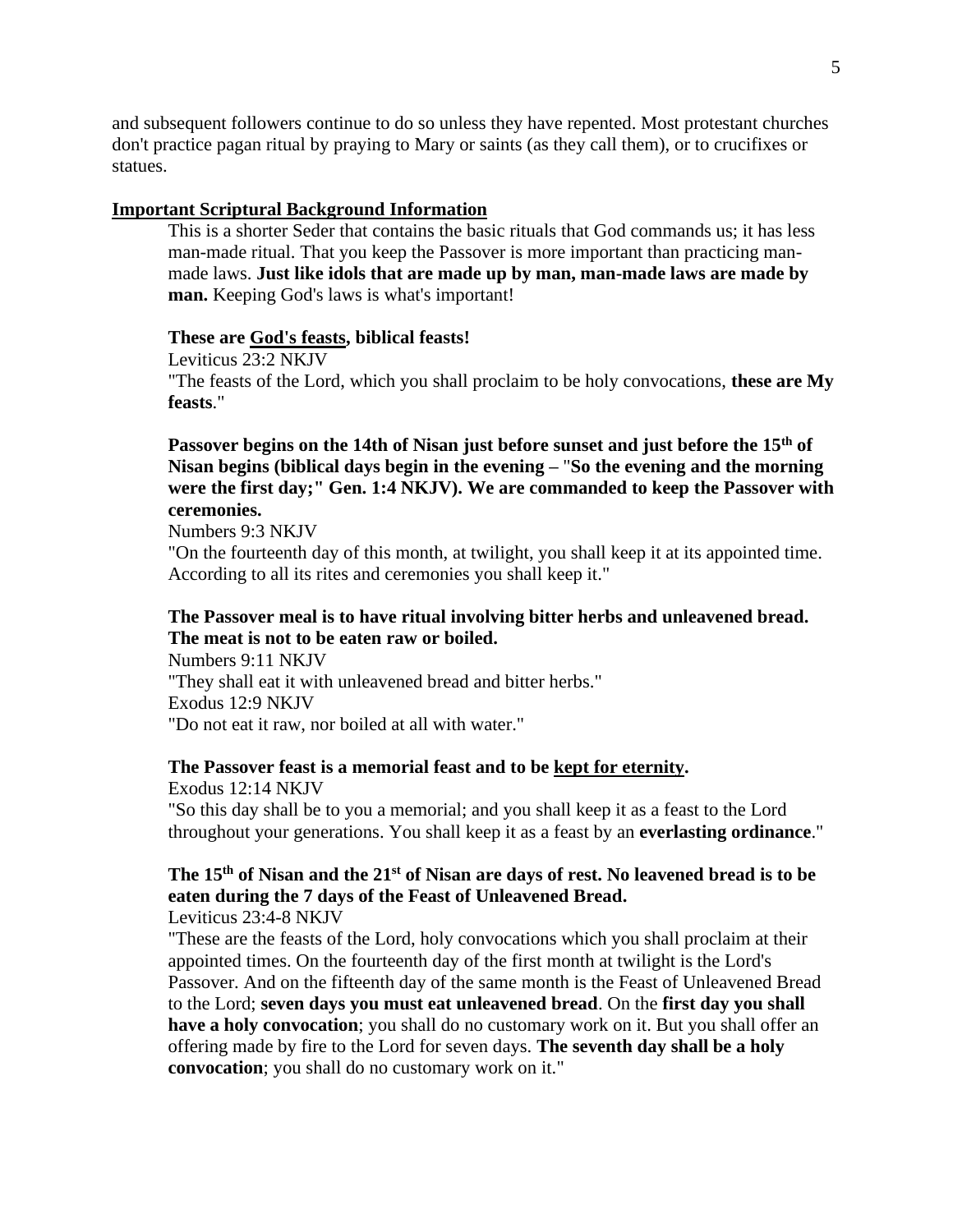### **Telling the Passover story of Israel and Yeshua our Messiah is our heritage.** Exodus 6:6-8 NKJV

"Therefore say to the children of Israel: 'I am the Lord; I will bring you out from under the burdens of the Egyptians, **I will rescue you** from their bondage, and **I will redeem you** with an outstretched arm and with great judgments. **I will take you as My people**, and **I will be your God**. Then you shall know that I am the Lord your God who brings you out from under the burdens of the Egyptians. And I will bring you into the land which I swore to give to Abraham, Isaac, and Jacob; and I will give it to you as a heritage: I am the Lord.'"

#### 1 Corinthians 5:7-8 CJB

"For our Pesach lamb, the Messiah, has been sacrificed. **So let us celebrate the Seder** not with leftover hametz, the hametz of wickedness and evil, but with the matzah of purity and truth."

(Again, the Seder refers to the ceremony we are commanded to keep. Pesach is Passover, hametz is bread with leaven, and matzah is bread without leaven.)

#### John 1:29 NKJV

"The next day John saw Jesus coming toward him, and said, " Behold! The Lamb of God who takes away the sin of the world."

Some 600 years before Yeshua came, Isaiah said: Isaiah 53:5-7 NKJV

"But He was wounded for our transgressions, He was bruised for our iniquities; the chastisement for our peace was upon Him, and by His stripes we are healed. All we like sheep have gone astray; we have turned, every one, to his own way; and the Lord has laid on Him the iniquity of us all. He was oppressed and He was afflicted, Yet He opened not His mouth; He was led as a lamb to the slaughter."

#### **Additional Information**

I have several Pesach/Passover Seder guides and they are all different. I wrote this guide for my own use. While it is only a guide, I took some thought to put together something I could use. If you are using my guide, feel free to change how you observe Passover or to make additional comments during your observance and make this guide fun and interactive. You can get through it by just reading it.

The rabbis and messianic rabbis intended for the Passover to be instructive, interactive, and for the whole family. The Bible instructs us that Passover is observed during twilight toward the end of the day on the 14<sup>th</sup> of Nisan and we are to tell the Exodus story during the Passover celebration. We should also tell the story of Yeshua coming as the Messiah and giving Himself for us at the time of Passover as our Passover Lamb. Yeshua actually died for us at the time the Passover lambs were being slaughtered. We should include correlations in our observance to Yeshua.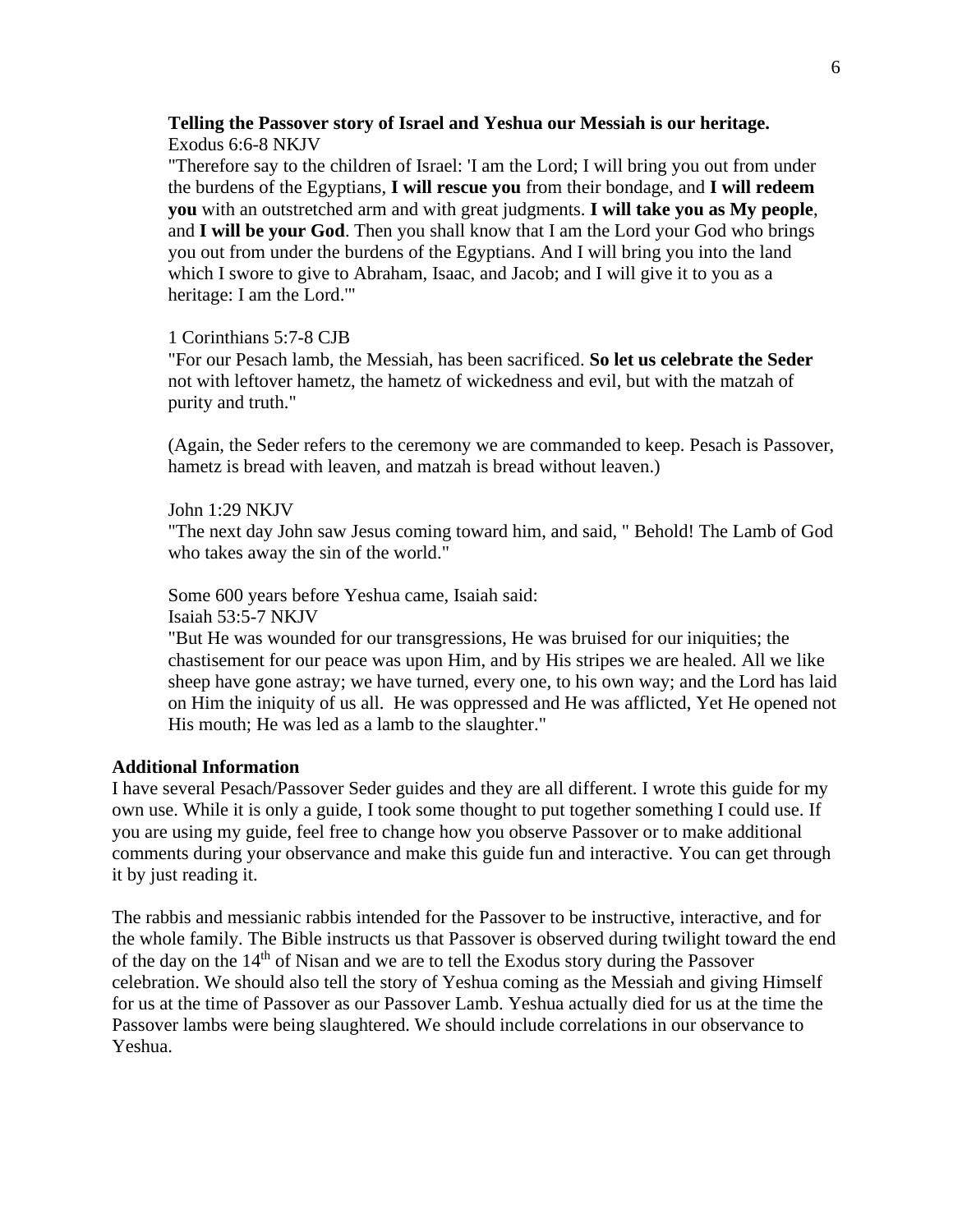The unbelieving Jewish people observe an incomplete Passover which doesn't include their Messiah. That is why we celebrate a Messianic Passover which includes our Messiah Yeshua. Perhaps some of us have been observing a Passover Seder similar to this one for many years and truly enjoy all its rich insights.

It is amazing that many of the standard modern Jewish activities appointed by the rabbis have correlations to the Messiah Yeshua! Yeshua said the scriptures point to Him. "You search the Scriptures, for in them you think you have eternal life; and these are they which testify of Me;" John 5:39 CJB. In modern times, the Jews believe in Jewish commentaries like the Mishna and Talmud instead of the Bible. They say the words and sayings of men are more binding than God's word. We don't believe that.

We are to observe the feast of Unleavened Bread and not to eat leaven for 7 days. The feast of Unleavened Bread begins on the 15<sup>th</sup> of Nisan in the evening right after the twilight of the 14<sup>th</sup> (so the Passover celebration which begins on the 14th toward evening typically extends into the  $15<sup>th</sup>$  of Nisan; remember, the Jewish day starts in the evening). The 1<sup>st</sup> and 7<sup>th</sup> days of the feast of Unleavened Bread are days of rest. Both Jews and Gentiles in Israel could observe the Passover in ancient times. "And if a stranger dwells among you, and would keep the Lord 's Passover, he must do so according to the rite of the Passover and according to its ceremony; you shall have one ordinance, both for the stranger and the native of the land;" Numbers 9:14 NKJV.

It has always been God's desire that Israel would be a light to the world and include the Gentiles. "Then I will say to those who were not My people, 'You are My people!' And they shall say, 'You are my God! '" Hosea 2:23. Therefore, Messianic believers include Jews and Gentiles who believe in their Messiah Yeshua. Together we are called Messianic Jews or Messianic Believers; it has been God's desire for all men to come to the knowledge of the truth. Yeshua is the Jewish Messiah to the world. Yochanan (John) said Yeshua is, "the true Light which gives light to every man coming into the world;" John 1:9 NKJV. Gentiles are fully accepted into the Messianic community.

As with any spiritual activity, there is the temptation to make the ceremonies a law and solemnize them. **Passover is a remembrance ceremony** just as the remembrance ceremony of what Yeshua (Jesus) did for us, which is sometimes called communion. Yeshua quoted Isaiah and said, "And in vain they worship Me, teaching as doctrines the commandments of men;" Matthew 15:9.

It is not so important how we observe the feasts, but that we follow God's instructions. Having some sort of prepared plan **gives honor to God and keeps the command to do the Passover with applicable ritual (not just lots of extra man-made laws; it is a ritual meal)**. This is one of the many plans that are available. This Seder lasts a little over a half hour. Longer Seders have a break to eat. Because this is a shorter Seder (that fulfils God's commandments), you can choose to eat the meal after the ritual.

Also, some believe Yeshua observed the Passover the year He died. Yochanan (John) is clear that Yeshua actually died at the time of the **preparation** for the Passover. "It was about noon on Preparation Day for Pesach. He said to the Judeans, "Here's your king!" They shouted, "Take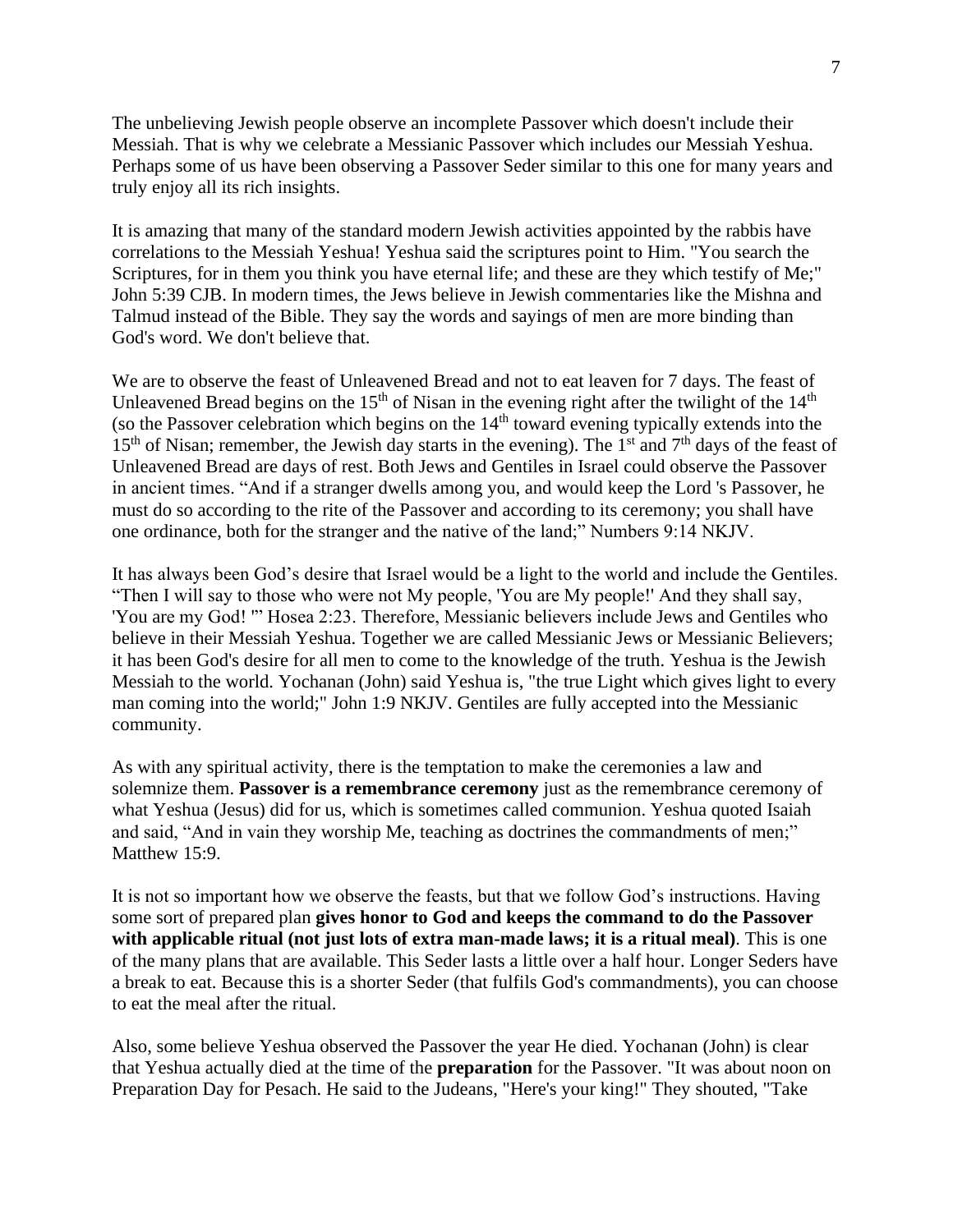him away! Take him away! Put him to death on the stake!" John 19:14-15 CJB. The New King James also says it was the preparation day. "Now it was the Preparation Day of the Passover;" John 19:14 NKJV. Yeshua was tried before the Passover.

Yeshua was literally our Passover Lamb that year just as Shaul refers to Him in 1 Corinthians 5:7 ("Passover Lamb"). Some have trouble with the idea He didn't observe the Passover that year. They also say He observed His remembrance ceremony (communion) at the Passover. He actually did that the evening before. Yeshua said, do this in memory of Him, so we should have a remembrance ceremony as part of our Passover ceremony. While I understand their feelings, telling the truth is more important. Yeshua actually died as our Passover Lamb for us at the time the Passover lambs were being prepared for the Passover.

We observe Passover because it is a feast for those who believe in our Messiah and not just a feast for unbelieving Jews. It is our feast; the Messiah gave Himself for us at the time of the Passover and we become a completed Jew or Gentile because we believe in the Messiah Yeshua. "And you are complete in Him;" Colossians 2:10 NKJV. After we believe in the Messiah, we then receive the Holy Spirit which helps us to keep God's commandments. Kefa (Peter) says, "You shall receive the gift of the Holy Spirit;" Acts 2:38 NKJV. Yeshua said in John 14:26 NKJV, "But the Helper, the Holy Spirit, whom the Father will send in My name, He will teach you."

Originally, Passover celebrated God's deliverance for the children of Israel; **without Israel we would not have the holy scriptures or the Messiah**. Passover is a foreshadowing of the time when some 1450 years later, Yeshua our Messiah would come, die, and rise from the dead to deliver us from sin. The Israelites and Gentiles that accompanied the Israelites were set free from the slavery of the Egyptians. "A mixed multitude went up with them also, and flocks and herds — a great deal of livestock;" Exodus 12:38 NKJV. We know that Gentiles assimilated into Israel at the time. For example, Caleb was not an Israelite, but was allowed to represent the tribe of Judah as one of the spies. He was a Kenizzite (Numbers 32:12) and assimilated into the tribe of Judah.

The early believers in the Messiah were all Jewish at first. They were obedient to the command to welcome the Gentiles into the believing community and they kept the Passover. Just as a mixed multitude left Egypt, we are both Jew and Gentile believers together in the Messiah; a group called Messianic Jews.

There is often confusion among Christians about observing Jewish feasts because some have been taught a version of faith that was created by the Roman Empire. Remember, Yeshua (Jesus' actual name) was Jewish, all his apostles (the first messianic messengers) were Jewish and all the early believers in the Jewish Messiah were Jewish. Again, the Roman church took over what was first a movement by God started by the Jewish Messiah Yeshua and made it into a Roman church. Then they made it illegal to celebrate God's commanded feasts and substituted their own non-biblical feasts in place of what God wanted celebrated. This all happened in the  $4<sup>th</sup>$  century (300s AD) with Constantine. He also changed our day of rest, Shabbat, to the day of the Sun god Mithras, from Shabbat to Sunday.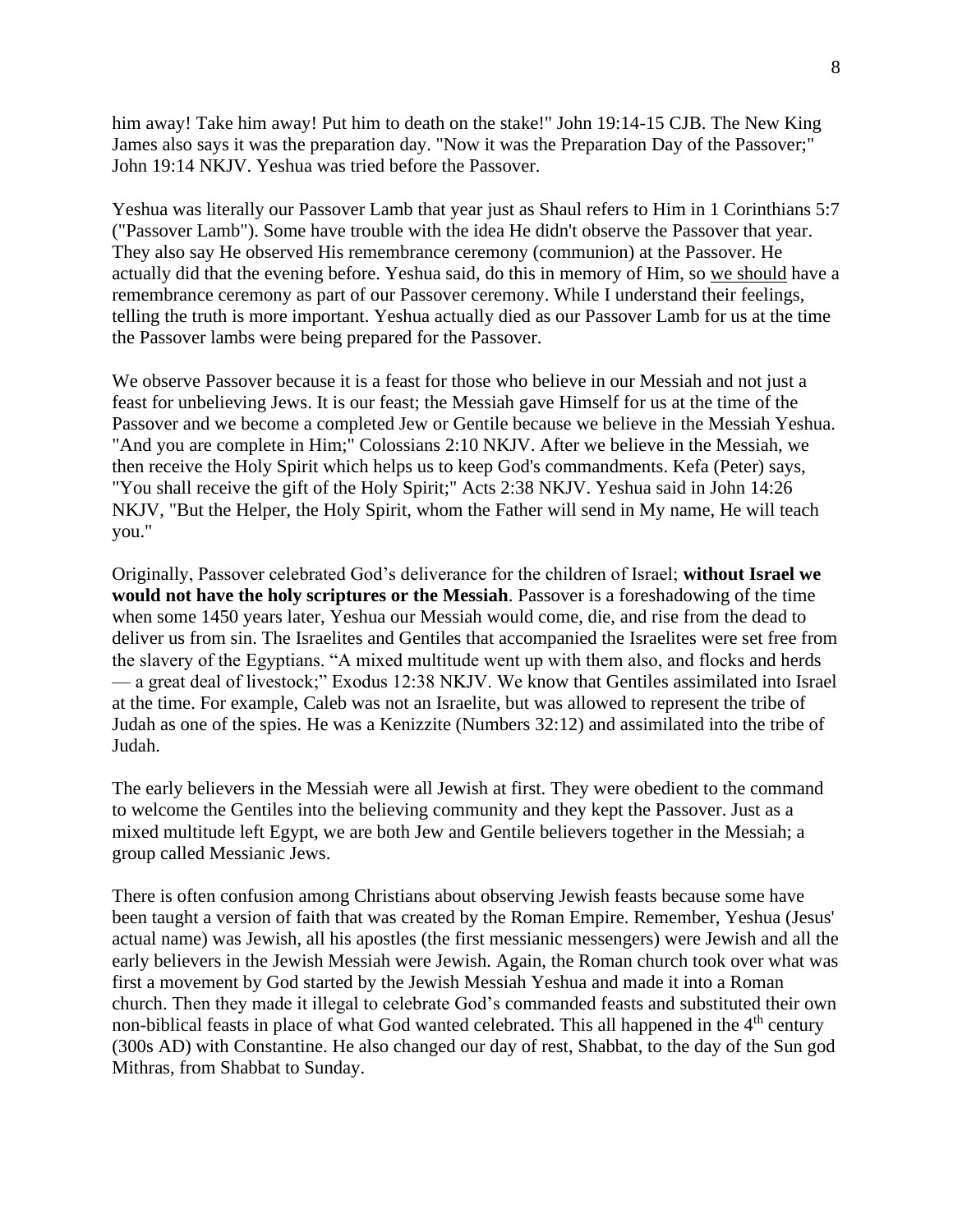The feasts referred to in the Bible are God's feasts. "The feasts of the Lord, which you shall proclaim to be holy convocations, these are My feasts;" Leviticus 23:1 NKJV. As you can see, the Bible says, "feasts of the Lord;" and **God says these are His feasts**. That's why early believers in the Messiah continued to observe them. God's feasts point to what He has done, is doing, and will do. As we go through the Passover Seder, we will see many correlations. It is proper and important to make these instructive correlations about the Messiah Yeshua.

It's not good practice to base doctrine on one scripture so guess how many times the word for Sabbath rest (the feasts of God have days of rest) is mentioned in the New Testament portion, 62 times.<sup>4</sup> Are you surprised? Also, most believers agree that the 10 commandments are to be kept and one of the 10 Commandments refers to the weekly Jewish feast of Shabbat. So, we are not basing our belief to keep God's feasts on only one scripture and there is also more historical evidence in the New Testament portion of the Bible.

Other reasons to celebrate God's feasts are: to remember the works of God, to remind us how God has blessed man, how the God of the universe cares about us, to remind us of who God is, to bring us closer to God, to fellowship with other believers, to mark the seasons and times of the year, they connect us with the believers of the past, they can be "pictures" of what God has done, is doing, and will do, and they often accompany good food. We need food and why not have some good food?

Some say they don't want to observe old outdated feasts, but what could possibly be wrong with the things I just mentioned? Is there something wrong with bringing us closer to God? If they are God's feasts, why aren't believers keeping them?

I mostly use the New King James Version (NKJV) of the Bible instead of the Complete Jewish Bible because most of us can understand the English in the New King James Version better. We will be using God's correct name as it has been found in over 2,363 manuscripts to date.<sup>5</sup> It is never found as Yahweh and only once as Yehoveh. God, Yĕ-hō-VăH (יְהֹוָה), said: "This is My name forever;" Exodus 3:15 NKJV. See the last page of this Seder to make sure you know how to say God's true name.

It is a good idea to substitute better names when reading the scriptures. Jesus → **Yeshua (His real name)**.

Christ  $\rightarrow$  **Messiah (Messiah means the anointed one, with oil).** 

### **Preparing the Passover Plate**

We will need some symbolic foods when celebrating the Passover. They could be put on a regular plate and made ready into pieces. Some people have a special Passover (Pesach) plate. We will be eating symbolic foods during the ceremony. Remember it's not about following lots of extra man-made ritual. This is a remembrance ceremony. We are commanded to keep

<sup>4</sup> The number of times the Greek word referring to Shabbat is used in the New Testament portion, 62. From: https://www.blueletterbible.org/lang/Lexicon/Lexicon.cfm?strongs=G4521&t=KJV. The Hebrew word for Shabbat is used 108 times in the Old Testament portion. From:

https://www.blueletterbible.org/lang/Lexicon/lexicon.cfm?strongs=H7676&t=KJV

<sup>5</sup> https://www.nehemiaswall.com/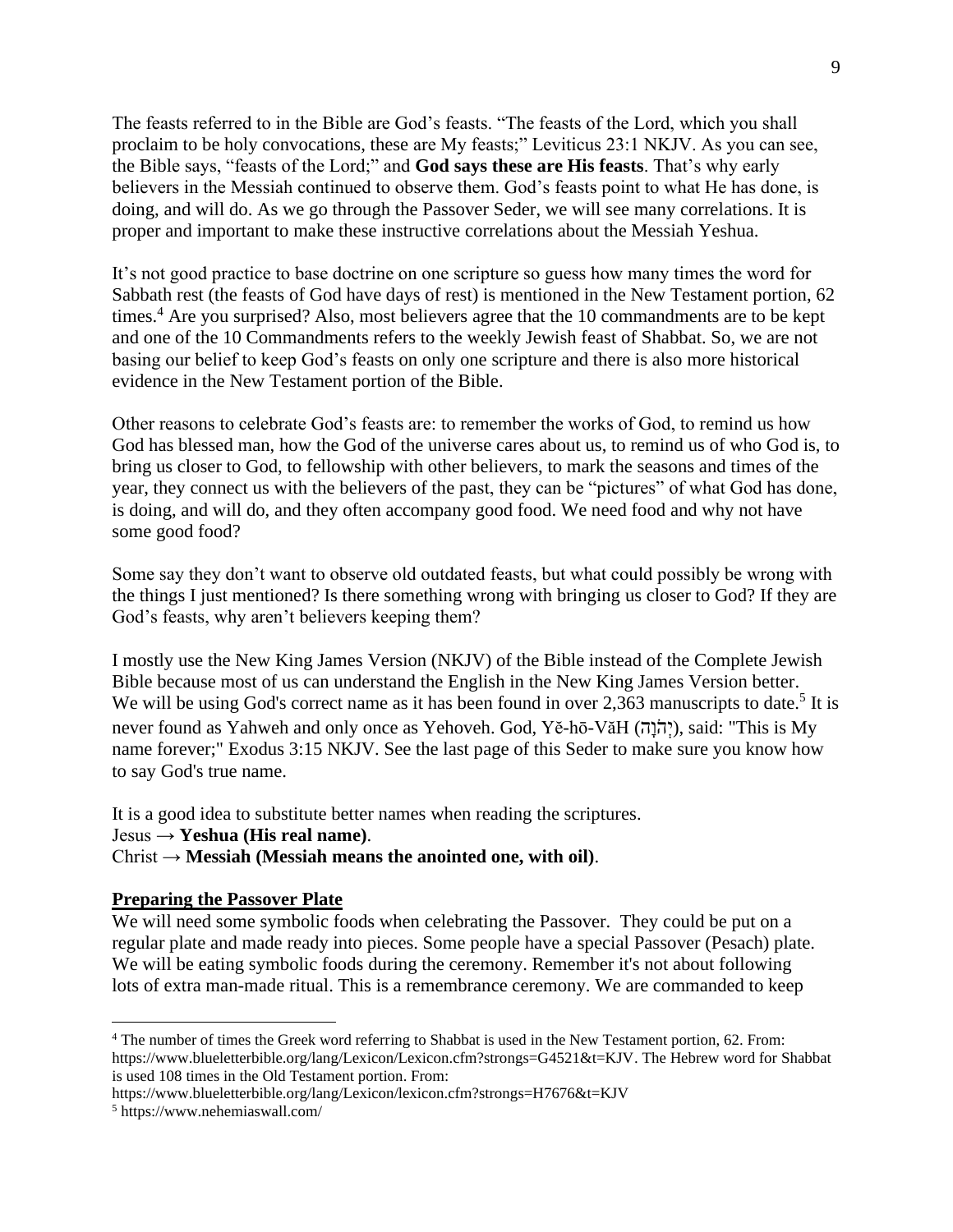the Passover. Yeshua was our Passover Lamb who died for us. Remove leaven from your home before Passover.

These are items for a traditional Seder plate with extra ritual:

\* Maror (מרור — (eating a bitter herb, sometimes horseradish. **Commanded** 

\* Zeroa (זרוע — (is a bone symbolizing the sacrificial lamb; it can be a lamb shank bone or chicken bone. **Not commanded, but we will use it for an object lesson.** 

\* Charoset (חרוסת — (is a sweet apple, date, or fruit mixture **Not Commanded, but we will use it for an object lesson.** 

\* Chazeret (חזרת — (a bitter vegetable. Bitter herbs and vegetables are **Commanded**

\* Karpas (כרפס — (another bitter vegetable.

\* Beitzah (ביצה — (a hardboiled egg. (**Offensive to God!**) Eggs were a symbol used by the pagans and anything pagan should not be part of God's ceremonies; Leviticus 18:3. See below!

# **Extra practices (not commanded)**

\* We can also have an extra place setting for Elijah that remains unused until later.

\* We don't need a cup with water and a bowl to catch water when washing hands. Just wash your hands before the ceremony.

\* Wine or grape juice on each table and a meal is to be part of the ceremony. Just pour a little bit of wine each time. We will do this 4 times.

\* Extra matza for tables; you can make your own, just no leaven.

# **The Afikomen Ceremony – Relates to Yeshua the Messiah**

\*Also, before beginning, put 3 pieces of matza between 4 napkins or use your matza tosh. \* We could also have a small prize or money for the child who finds the afikomen. The afikomen ceremony applies to Yeshua



**A Traditional Jewish Seder Plate**

# **Eggs in Pagan Worship**

Ishtar, pronounced "Easter," is a pagan god and her son is called the pagan god Tammuz. Tammuz is said to be the son of the moon goddess Easter and sun god Baal. Easter (Ishtar) is also worshipped as the Queen of Heaven. Easter said that she came down from heaven in a giant egg that fell into the Euphrates River. Her moon egg became known as Easter's egg. Tammuz was fond of rabbits. He was killed by a wild pig while hunting and some of his blood fell on an evergreen tree so making the evergreen tree sacred. His death is commemorated on the first day of the sun god (Sunday) after the spring vernal equinox after a forty-day period of sorrow. Easter's sun-day was celebrated with rabbits and eggs and a pig was killed and eaten in honor of Tammuz on that day. Some say an egg doesn't mean that to me, but **what does it mean to God**?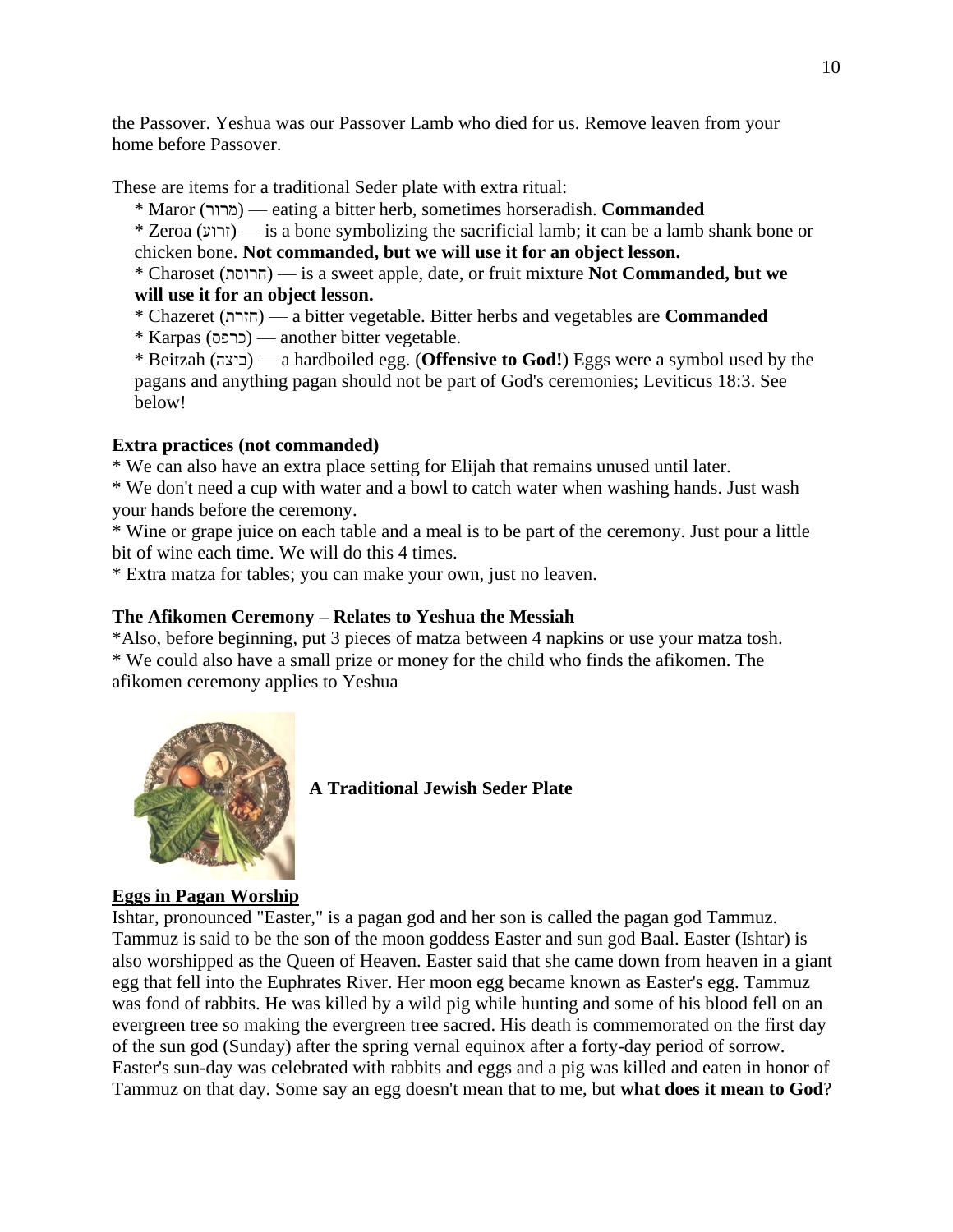# **Our Messianic Passover Begins**

# **Let's Begin with Some Passover Scriptures We can simply read this ceremony for our celebration.**

### **God's feasts are biblical feasts!**

Leviticus 23:2 NKJV "The feasts of the Lord, which you shall proclaim to be holy convocations, these are My feasts."

**Passover begins on the 14th of Nisan just before sunset and just before the 15th of Nisan begins (biblical days begin in the evening –** "**So the evening and the morning were the first day;" Gen. 1:4 NKJV). We are commanded to keep the Passover with ceremonies.** 

Numbers 9:3 NKJV

"On the fourteenth day of this month, at twilight, you shall keep it at its appointed time. According to all its rites and ceremonies you shall keep it."

# **The Passover meal is to have ritual involving bitter herbs and unleavened bread. The meat is not to be eaten raw or boiled.**

Numbers 9:11 NKJV "They shall eat it with unleavened bread and bitter herbs." Exodus 12:9 NKJV "Do not eat it raw, nor boiled at all with water."

### **The Passover feast is a memorial feast and to be kept for eternity.**

Exodus 12:14 NKJV "So this day shall be to you a memorial; and you shall keep it as a feast to the Lord throughout your generations. You shall keep it as a feast by an **everlasting ordinance**."

### **The 15th of Nisan and the 21 st of Nisan are days of rest. No leavened bread is to be eaten during the 7 days of the Feast of Unleavened Bread.**  Leviticus 23:4-8 NKJV

"These are the feasts of the Lord, holy convocations which you shall proclaim at their appointed times. On the fourteenth day of the first month at twilight is the Lord's Passover. And on the fifteenth day of the same month is the Feast of Unleavened Bread to the Lord; **seven days you must eat unleavened bread**. On the **first day you shall have a holy convocation**; you shall do no customary work on it. But you shall offer an offering made by fire to the Lord for seven days. **The seventh day shall be a holy convocation**; you shall do no customary work on it."

# **Telling the Passover story of Israel and Yeshua our Messiah is our heritage.** Exodus 6:6-8 NKJV

"Therefore say to the children of Israel: 'I am the Lord; I will bring you out from under the burdens of the Egyptians, **I will rescue you** from their bondage, and **I will redeem**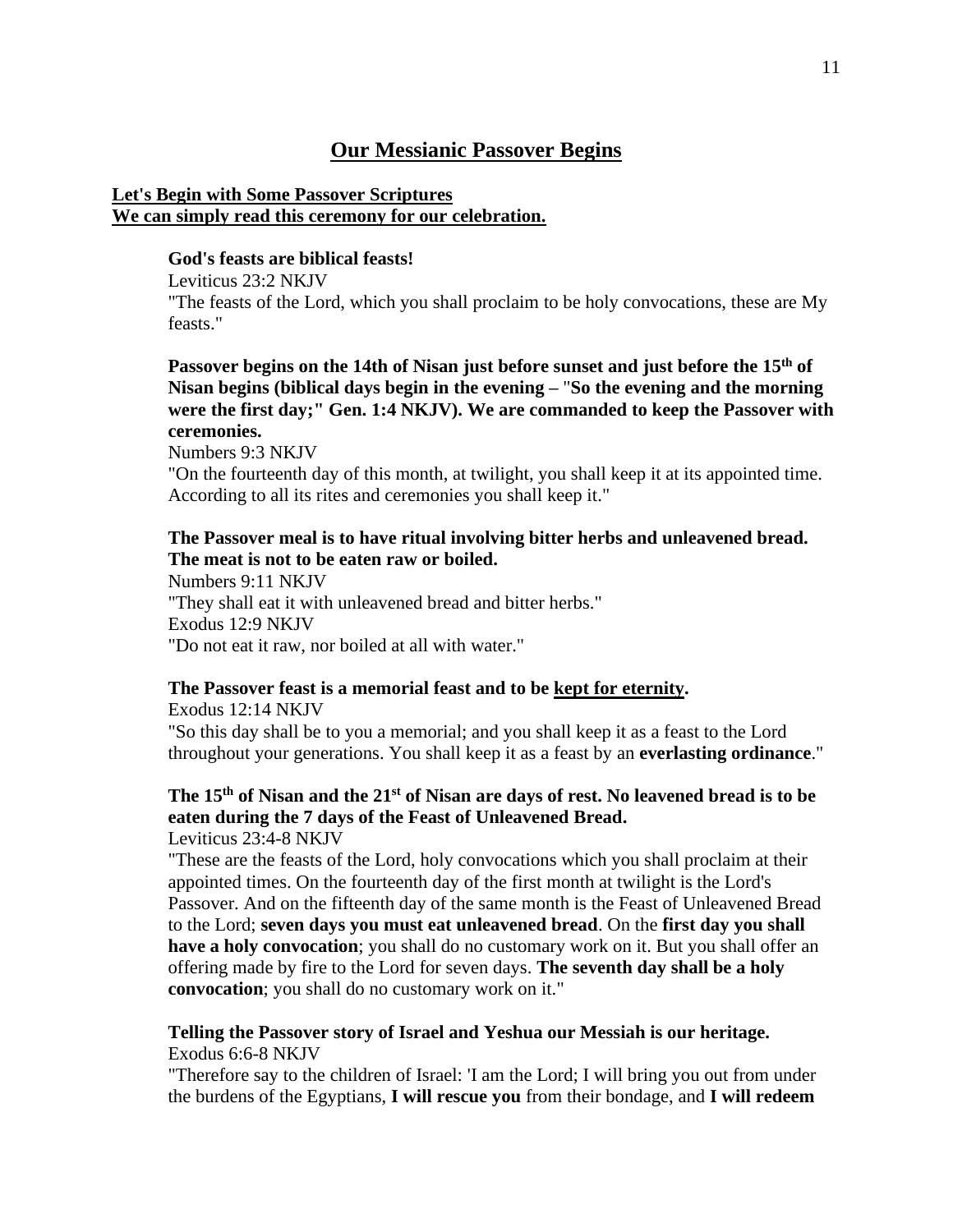**you** with an outstretched arm and with great judgments. **I will take you as My people**, and **I will be your God**. Then you shall know that I am the Lord your God who brings you out from under the burdens of the Egyptians. And I will bring you into the land which I swore to give to Abraham, Isaac, and Jacob; and I will give it to you as a heritage: I am the Lord.'"

#### 1 Corinthians 5:7-8 CJB

"For our Pesach lamb, the Messiah, has been sacrificed. **So let us celebrate the Seder** not with leftover hametz, the hametz of wickedness and evil, but with the matzah of purity and truth."

(Again, the Seder refers to the ceremony we are commanded to keep. Pesach is Passover, hametz is bread with leaven, and matzah is bread without leaven.)

#### John 1:29 NKJV

"The next day John saw Jesus coming toward him, and said, " Behold! The Lamb of God who takes away the sin of the world."

Some 600 years before Yeshua came, Isaiah said:

#### Isaiah 53:5-7 NKJV

"But He was wounded for our transgressions, He was bruised for our iniquities; the chastisement for our peace was upon Him, and by His stripes we are healed. All we like sheep have gone astray; we have turned, every one, to his own way; and the Lord has laid on Him the iniquity of us all. He was oppressed and He was afflicted, Yet He opened not His mouth; He was led as a lamb to the slaughter."

#### **What to Expect during our Passover Seder (ceremonial dinner)**

- Lighting candles; usually two candles; If you have a tablecloth, put something under the candles.

- A Seder plate or regular plate for putting the Seder items on it. You could have a couple of ordinary plates at the end of each table.

- Wine or grape juice (for the children or those who don't drink wine).
- Some small bowls with salt water you can pass around.
- Some Jewish and Messianic ceremony.
- Matzah. You can make your own matza; it can be baked or fried.<sup>6</sup>
- The matzah tosh or napkins to hold some matzah in three places.
- The Exodus story and the story of Yeshua giving Himself for us as the Lamb of God
- A few songs
- Some great food
- A little bit of ceremony and some Hebrew (after all, our Messiah was Jewish)
- Some schmoozing (casual talk) and kibitzing (advice)

 $6$  Combine 1 cup of flour, up to  $1/4$  teaspoon salt for taste, 1 teaspoon oil,  $1/2$  cup water. Roll out, make holes with a fork, set the oven to 500 degrees and bake for about 8 minutes or until done and just a few brown spots appear. You can pull out early and finish on an oven rack to make the stripes. It's great fresh; store to keep soft if so desired.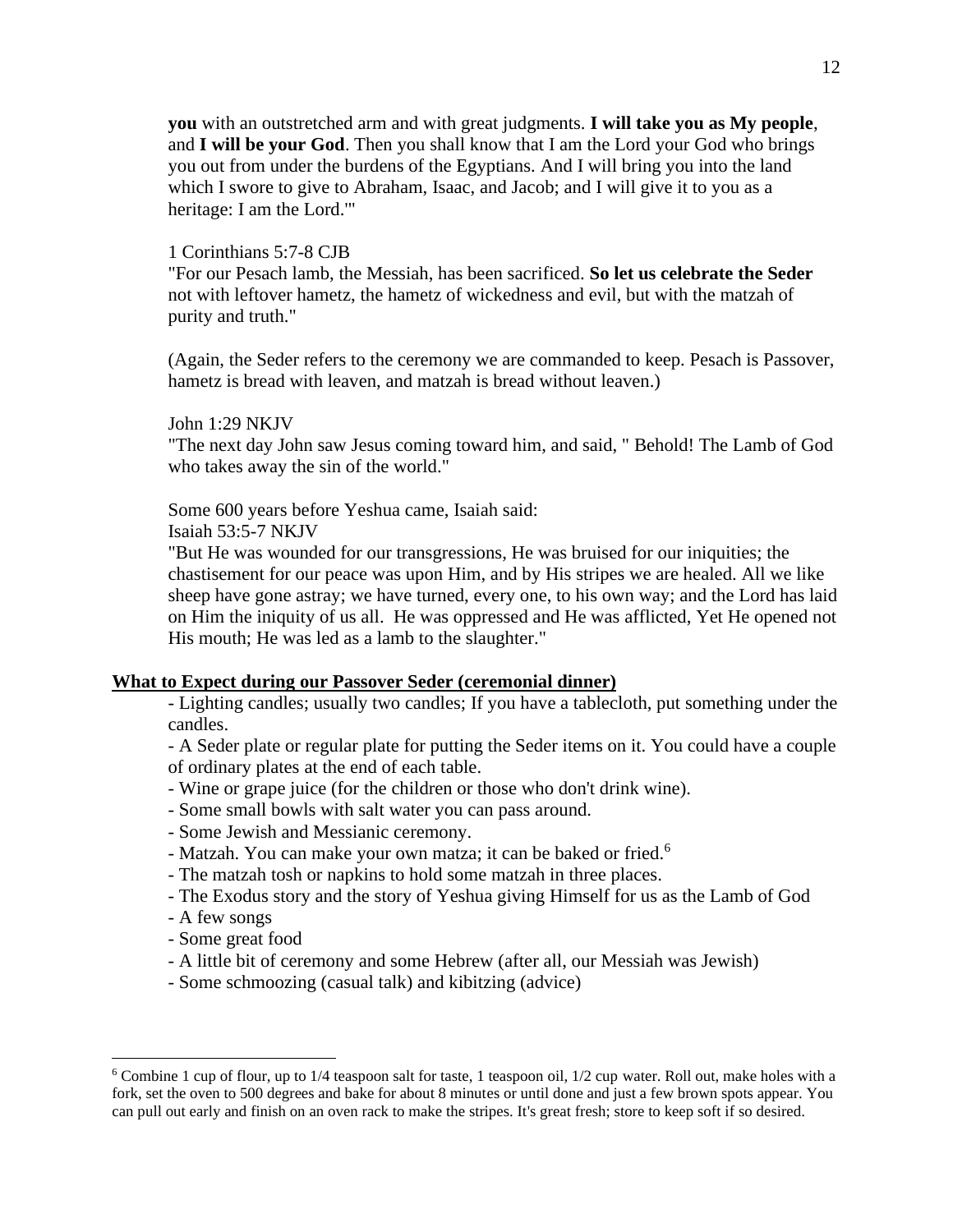#### **The Meaning of Passover**

In the Tanakh it says:

"Now the blood shall be a sign for you on the houses where you are. And when I see the blood, **I will pass over you**; and the plague shall not be on you to destroy you when I strike the land of Egypt. So this day shall be to you a memorial; and you shall keep it as a feast to the Lord throughout your generations. You shall keep it as a feast by an everlasting ordinance." Ex 12:13-14 NKJV

Shaul (Paul) said, "The Spirit of God dwells in you;" 1 Cor. 3:16 NKJV.

As believers in the Messiah we also have a sign. The Holy Spirit is given by God and is like a sign in our earthly house (our bodies) that we receive through the sacrifice of the Messiah Yeshua. The Holy Spirit is to help us keep the Torah.

It is a good idea to substitute better names when reading the scriptures so we will be doing that.

For Jesus **→ Yeshua (His real name)** 

#### For Christ  $\rightarrow$  **Messiah (Messiah means the anointed one, with oil)**

Rabbi Shaul (Paul) said about the Passover in the Brit Chadashah (New Testament): "Therefore purge out the old leaven, that you may be a new lump, since you truly are unleavened. For indeed Christ, our Passover, was sacrificed for us. Therefore let us **keep the feast**, not with old leaven, nor with the leaven of malice and wickedness, but with the unleavened bread of sincerity and truth". 1 Cor 5:7-8 NKJV

Yeshua the Messiah was literally our Passover sacrifice and died at the time the lambs were being prepared. We are to guard, keep the Passover.

We are commanded by the Messiah not to make ritual into law. Be relaxed, we don't have to be perfect and we don't have to cover everything in this Seder. Make sure to cover what the Bible tells us to cover.

### **Removing the Leaven**

During the days before the Passover it is customary for the house to be cleaned and all food containing leaven is removed from the house. The removing of leaven symbolizes the removal of wrongdoing from our lives. **Flour does not have leaven in it**.

Removing anything with leaven helps with the problem of forgetting not to eat anything with leaven. The commandment is to not eat leaven. It is a good idea to clean the cupboards and store anything with leaven in it or just get rid of it (they had smaller houses years ago and couldn't store away things with leaven). If you have a small apartment you can give those things to your neighbor.

Before the Passover dinner, some item containing leaven can be hid and a search is then made for it by the family. That is then also removed. This can symbolize that we should search our hearts so that we can remove any and all wrongdoing from our lives.

Removing sin from our lives and following God's instructions brings blessing.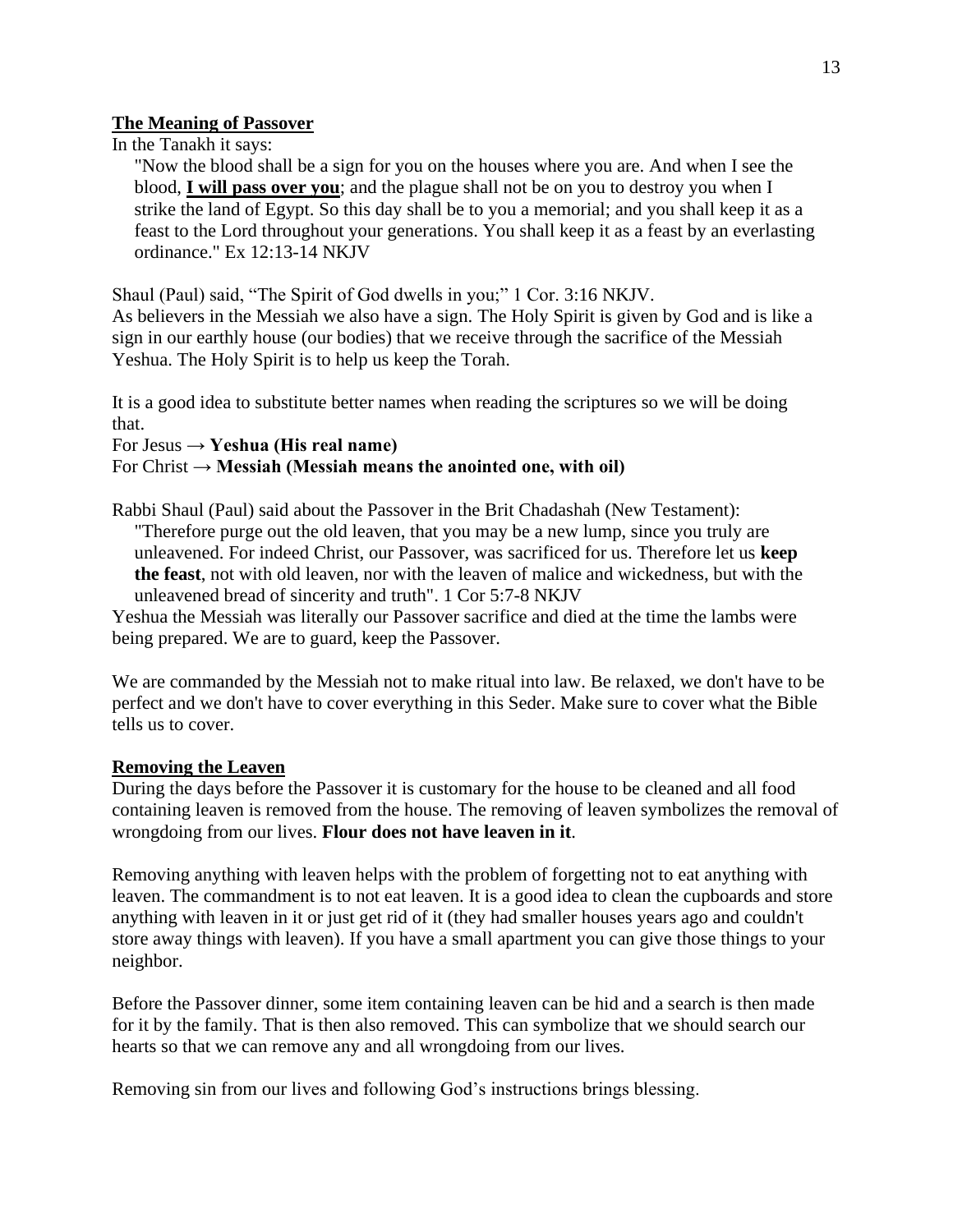Psalms 1:1-3 NKJV:

"Blessed is the man Who walks not in the counsel of the ungodly, Nor stands in the path of sinners, Nor sits in the seat of the scornful; But his delight is in the law of the Lord, And in His law he meditates day and night. He shall be like a tree Planted by the rivers of water, That brings forth its fruit in its season, Whose leaf also shall not wither; And whatever he does shall prosper."

We are free to do what we want, but true freedom comes from doing what is right. When a person does what is wrong, they become a slave to that behavior.

Rabbi Shaul (Paul) said:

"We should no longer be slaves of sin." Romans 6:6 NKJV

"Do not let sin reign in your mortal body, that you should obey it in its lusts." Romans 6:12 NKJV

Yeshua (Jesus) said, "Most assuredly, I say to you, whoever commits sin is a slave of sin. And a slave does not abide in the house forever, but a son abides forever. Therefore if the Son makes you free, you shall be free indeed. John 8:34-36 NKJV

### **The Two Stories – We will be telling two stories tonight.**

1) The story about God setting His people, Israel, free so they could serve Him and worship Him. Without the Jews we would have no Bible and no Messiah.

2) We will also be telling the story about God coming in the person of Yeshua to set His believers free from sin so that we can serve God.

### **Nerot. (lights) – Lighting the candles done by the mother**

It is through a woman that we were given the light of the world, the Messiah Yeshua, and so it is only fitting that we begin the Seder by a woman lighting the candles as a symbol of God's presence. We welcome God's presence at this time.

As we will be saying many blessings, the explanation on using God's true name is on the last page. We should be acquainted with how to say Yĕ-hō-VáH correctly. If you don't feel comfortable reciting the Hebrew transliteration, just say the English prayer.

The blessing for lighting the candles.

Barukh Attah Yĕ-hō-VáH Eloheinu melekh ha-olam,

asher kideshanu bemitzvotav ve-tsivanu lehiyot or

le-goyim v'natan-lanu et Yeshua Meshicheinu or ha-olam. Amen.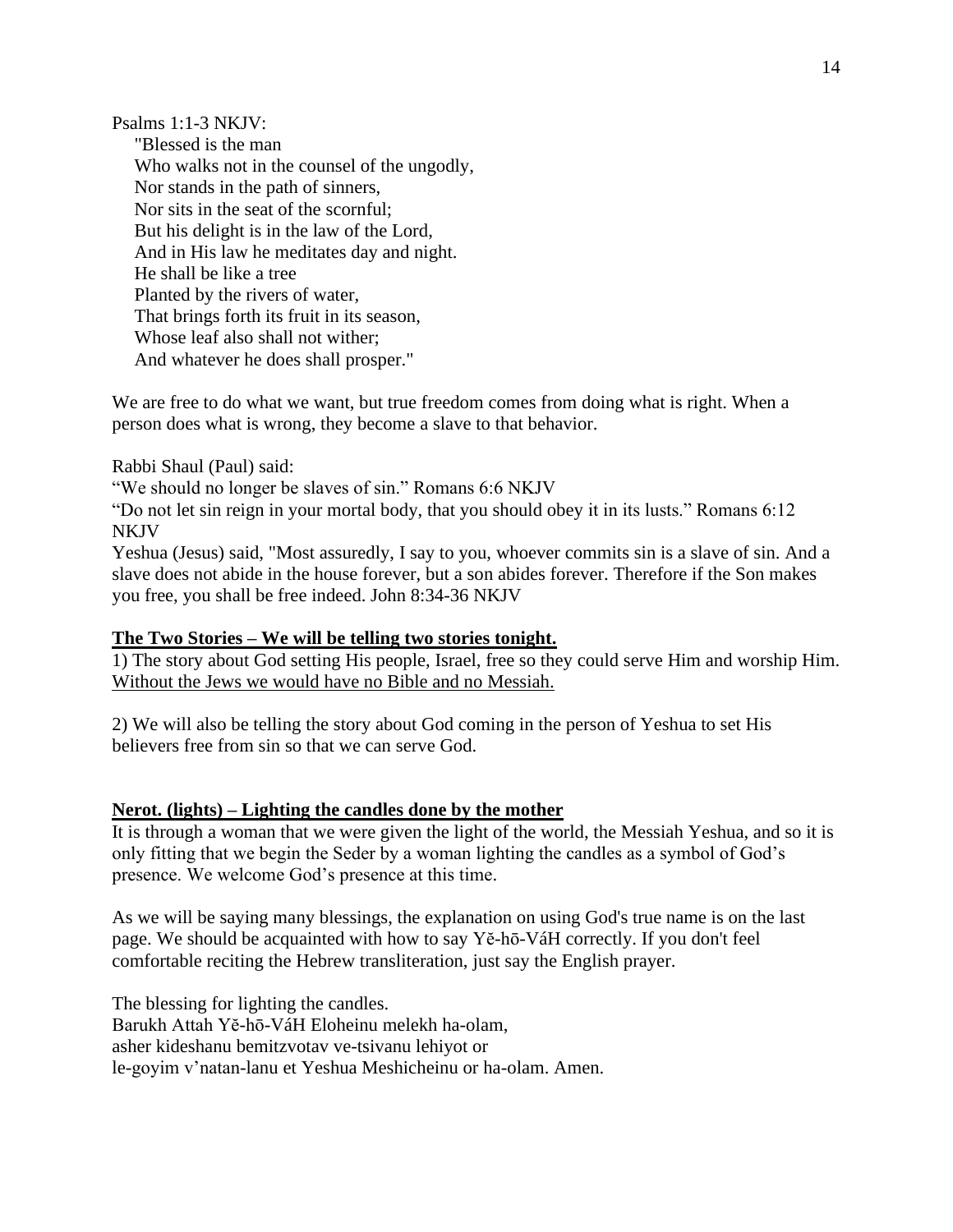15

Blessed are You, Yĕ-hō-VáH our God, King of the universe,

Who sanctified us with His commandments, and commanded us to be a light

To the nations and who gave to us Yeshua our Messiah, the light of the world. Amen.

Say a prayer welcoming God's presence and the presence of the Holy Spirit.

# **Kadesh. (holy) Pour the first cup (and wait for the blessing)**

**The Jews drink four symbolic cups for each section of Exodus 6:6-8. We will read the scriptures and pour a little wine or juice in our cup as this time to celebrate what God did for Israel.** 

**Pour some wine or grape juice in your glass (don't drink yet).** 

**Sanctification – "I will bring you out from under the burdens of the Egyptians." Ex. 6:6 NKJV**

God brought Israel out of Egypt and made them a separate holy people for His purposes. Through the Messiah, we are made a separate holy people for the purposes of God.

**Deliverance – "I will rescue you from their bondage." Ex. 6:6 NKJV**

God delivered Israel from bondage in Egypt. Yeshua our Messiah rescued us from the bondage of sin.

# **Redemption – "I will redeem you with an outstretched arm and with great judgments." Ex. 6:6 NKJV**

God brought Israel out from bondage so they could be His people. The Messiah Yeshua brought us out from the bondage of sin so we could be His people.

**Restoration – "I will take you as My people, and I will be your God." Ex. 6:7 NKJV** Just as Israel became the people of the true God Yĕ-hō-VáH, through Yeshua the Messiah we also become the people of the true God

The Kiddush (sanctification) over the cup Barukh attah Yĕ-hō-VáH Eloheinu melekh ha-olam, Borei peri ha-gafen.

Blessed are You, Yĕ-hō-VáH our God, King of the universe, Creator of the fruit of the vine. (do not drink the cup yet)

We will say the Shehecheyany Blessing – God brought us to this time Barukh attah Yĕ-hō-VáH Eloheinu melekh ha-olam, She-hecheyany v'ki-yemanu v'higianu lazman ha-zeh

Blessed are you, Yĕ-hō-VáH our God, King of the universe, who has kept us alive and sustained us and has brought us to this special time.

Drink the cup.

(Don't bother leaning to the left as some do unless you want to. Leaning to the left is supposed to be less impinging. It's an extra command; the royalty used to eat this way.)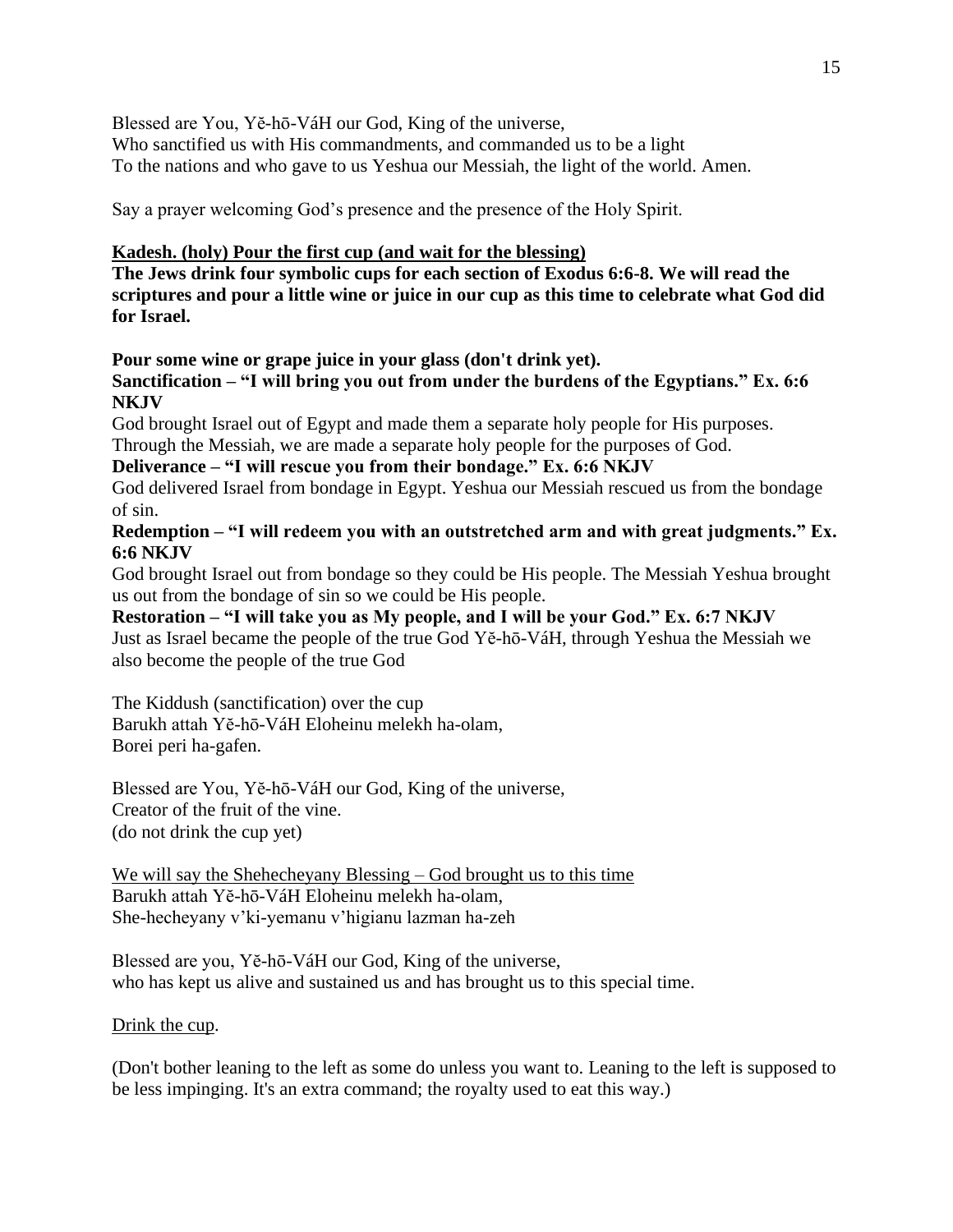### **Let's do a Blessing over the Children**

Place a hand on the head of each child and bless them or bless them as a group. **Boys –** Ye'simkha Elohim ke'efrayim ve'khi'manasheh May God make you like Ephraim and Manasseh. May God help you to be like Yeshua.

**Girls –** Ye'simeikh Elohim ke'Sarah, Rivka, Rachel, v'Leah May God make you like Sarah, Rebecca, Rachel, and Leah. May God help you to be like Yeshua. (I will also say the Aaronic benediction over them; see page 28.)

#### **We are to Serve One Another**

**The symbolic washing of hands ceremonies doesn't need to be done. Wash your hands ahead of time or wash them now.** 

### **Yeshua washed the feet of His talmidim (disciples) before the time of the Passover and said we should serve one another.**

Most assuredly, I say to you, a servant is not greater than his master; nor is he who is sent greater than he who sent him. John 13:16 Shaul said, "Through love serve one another." Gal 5:13

It is fitting that we remember the words of our Messiah to serve one another at this time.

### **Karpas (greens). Dipping of a vegetable in salt water. We are commanded to eat bitter herbs and vegetables.**

A vegetable and the salt water symbolize the lowly beginning of the Jewish people and also our shortcomings through sin that brings pain into the world.

Dip one of the greens with salt water and eat it. The salt water represents our tears.

Shaul (Paul) said, "All have sinned and fall short of the glory of God." Romans 3:23 NKJV Through the Messiah we are made God's children and are forgiven (John 1:9, 3:1-2).

God will one day take away all our pain and tears.

"And God will wipe away every tear from their eyes; there shall be no more death, nor sorrow, nor crying. There shall be no more pain, for the former things have passed away." Rev. 21:4 NKJV

Also, at this time we should remember all that Yeshua went through by dying for us so that we could be freed from sin.

"But God demonstrates His own love toward us, in that while we were still sinners, Christ died for us;" Romans 5:8. NKJV

We are thankful for Israel being set free from slavery so they could serve God.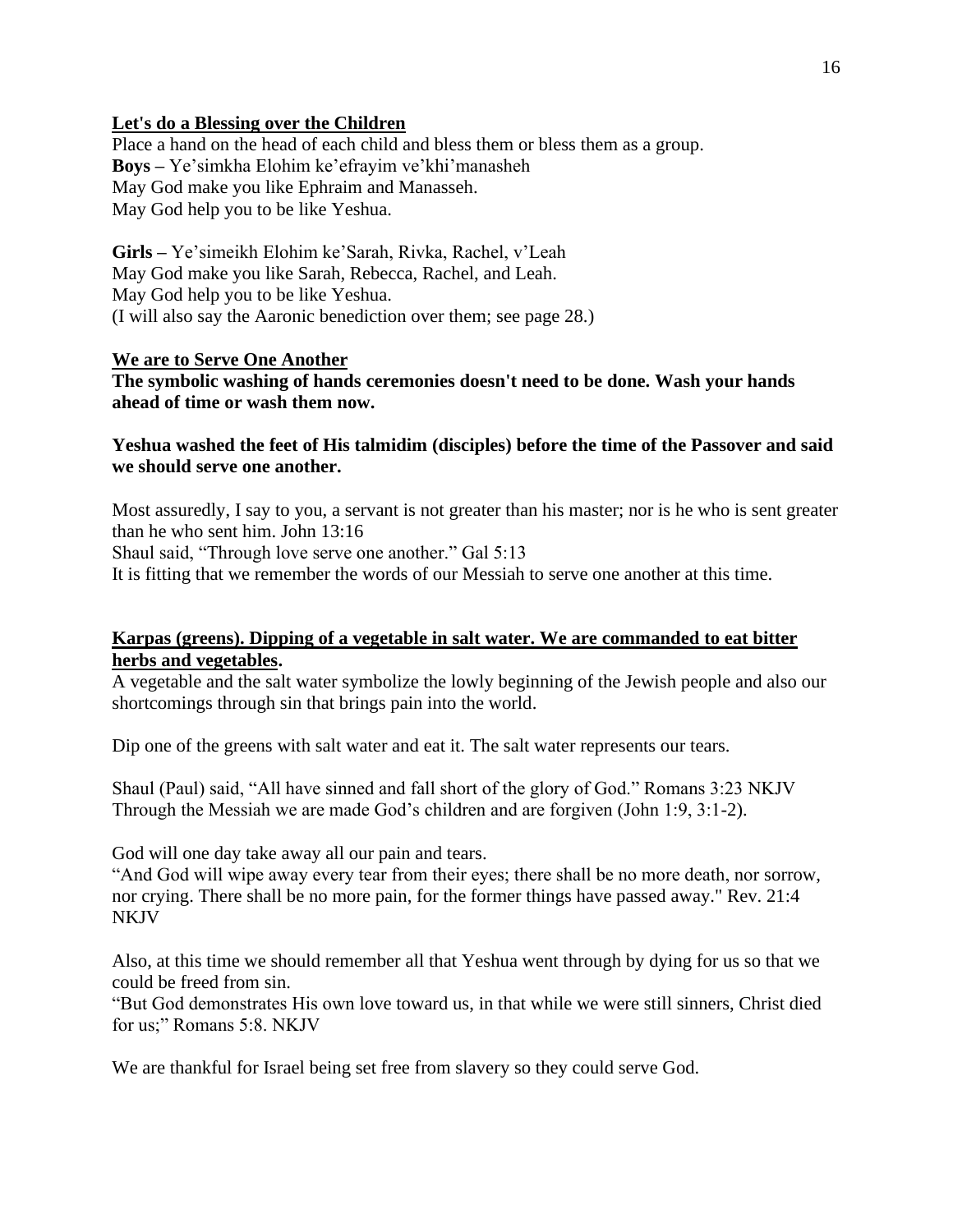Although we are very sad that Yeshua had to go through all that He did, we are thankful for all that He has provided for us and setting us free from sin so we could serve God.

### **Breaking the Matzah**

Three matzot have been put in the matzah tosh (a matzah bag) or in napkins; at this time the middle piece is broken and the larger piece is hidden while the children close their eyes.

Put in a clean napkin or baggie; keep clean, we will eat it later. It is called the afikomen and it will be part of Yeshua's remembrance ceremony. \*The middle piece symbolizes Yeshua being broken for us.

Also, the children will search for the broken piece and the one who finds it will get a prize.

Perhaps the three pieces of matzah that are put in a matzah tosh or napkins represent Abraham, Isaac, and Jacob.

Or, perhaps they represent the Father, Yeshua, and the Holy Spirit.

# **Maggid. (storyteller – beginning the stories)**

We will start telling our story with some instruction. The youngest child is often given the opportunity to recite 4 questions.

You could sing the Mah Nishtanah at this time or another song if you like.

### The four questions:

1) Why is it that on all other nights during the year we eat either bread or matzah, but on this night, we eat only matzah?

We eat only matzah because we had to flee the Egyptians. It reminds us to be quick to accept spiritual things that affect our lives greatly. It is important to accept Yeshua the Messiah while we can.

2) Why is it that on all other nights we eat all kinds of herbs, but on this night only bitter herbs? Because at one time we were slaves and our lives were bitter. This should remind us that sin is slavery and can bring difficult circumstances into our lives.

3) Why is it that on all other nights we do not dip our herbs even once, but on this night, we dip them twice? The bitter herbs (karpas) remind us of our tears in Egypt and the tears that sin can bring into our life. The bitter herbs remind us that Yeshua the Messiah died for us. The charoset reminds us of the cement Israel used to create bricks. Through Yeshua we can break down the walls that keep us from God.

4) Why is it that on all other nights we eat either sitting or reclining, but on this night, we eat in a reclining position? As God's people we can relax, be at peace, and have joy.

We remember Israel's freedom from slavery in Egypt so they could serve God. "For you are a holy people to the Lord your God, and the Lord has chosen you to be a people for Himself, a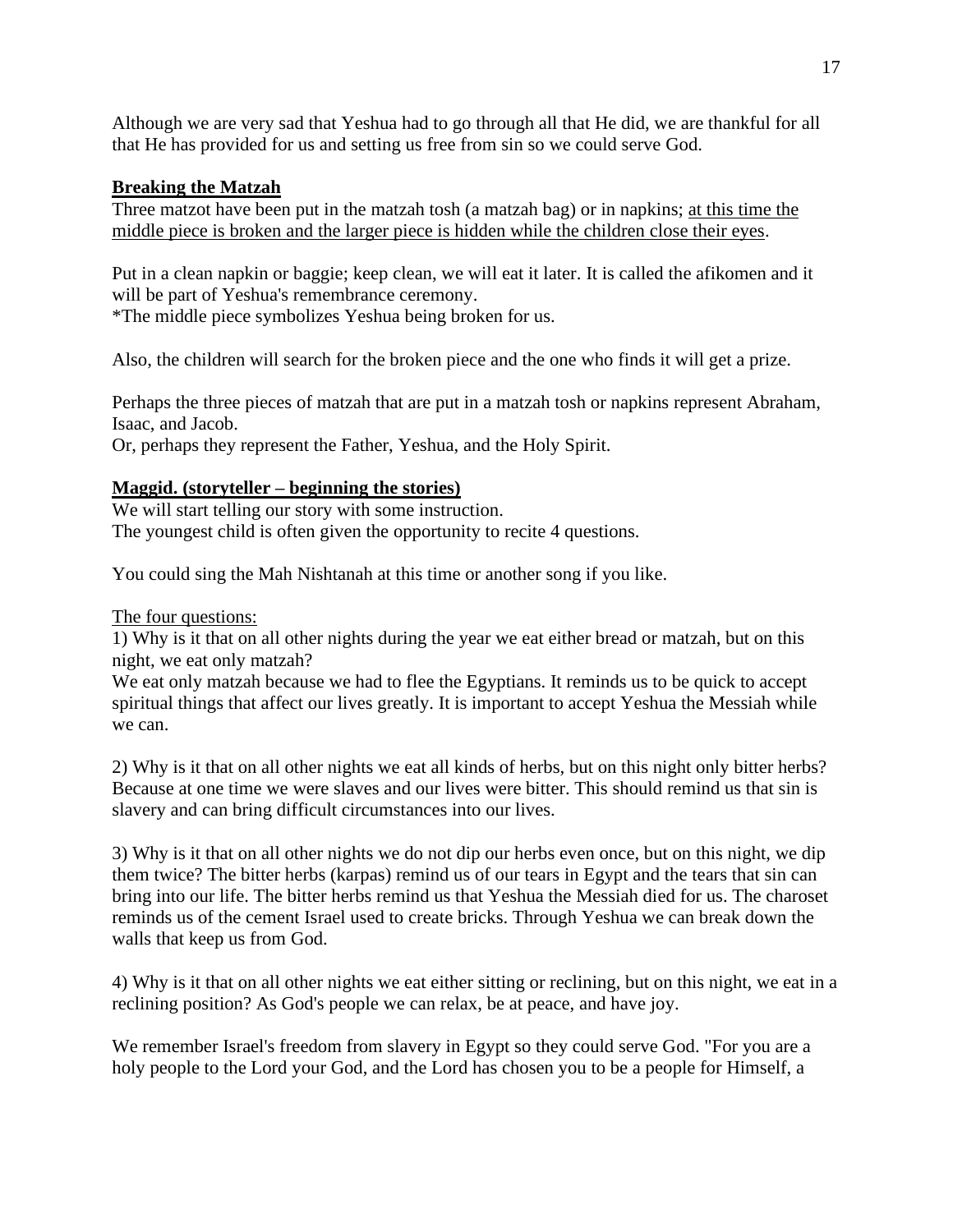special treasure above all the peoples who are on the face of the earth;" Deuteronomy 14:2 NKJV.

We remember our freedom from slavery to sin because of the Messiah Yeshua. Yeshua has made us His people. "But you are a chosen people, the King's cohanim, a holy nation, a people for God to possess!" 1 Peter 2:9 CJB

It is God's will that we escape the traps of the devil and sin. "In humility correcting those who are in opposition, if God perhaps will grant them repentance, so that they may know the truth, and that they may come to their senses and escape the snare of the devil, having been taken captive by him to do his will;" 2 Timothy 2:25-26 NKJV.

This ceremony is intended to instruct us. So, we all get to be involved.

#### **Everyone, repeat after me**

We were slaves to Pharaoh in Egypt, but Yĕ-hō-VáH our God brought us out from there by a mighty and outstretched arm.

We were all slaves to sin, but through Yeshua we are set free.

If we were not set free, we all would still be slaves.

#### **The Parable of the Four Sons**

# **(This section is intended to help the children understand about having a good attitude.)**

1) The wise son – wants to know more about God

God's commandments are, "More desirable than gold, than much fine gold, also sweeter than honey." Psalm 19:11 CJB

2) The wicked son – doesn't want to understand

God says that those that don't believe in Him are fools. "Fools say in their hearts, 'There is no God.'" Psalm 14:1 NKJV

3) The simple son – doesn't understand why we bother with the things of God. God will judge us someday for what we do. There will be no excuses. "A person does not live on food alone but on everything that comes from the mouth of ADONAI." Deuteronomy 8:3 CJB

4) The son who doesn't know enough – we must all make an effort to know God. Why

understand anything; we need to learn and understand about life or we will end up in trouble. "Above everything else, guard your heart (thoughts that make us who we are); for it is the source of life's consequences (what happens in our life). We should all want to know more and make a continual effort to understand spiritual matters and the holy scriptures.

"Be diligent to present yourself approved to God, a worker who does not need to be ashamed, rightly dividing the word of truth." 2 Tim 2:15 NKJV

Talking about Rehoboam, "And he did evil, because he did not prepare his heart to seek the Lord." 2 Chron 12:14 NKJV

Here are some questions to think about:

- 1) Were we honest? Were we not only truthful with others, but true to follow God?
- 2) Did we study the scriptures? Have we shown spiritual growth?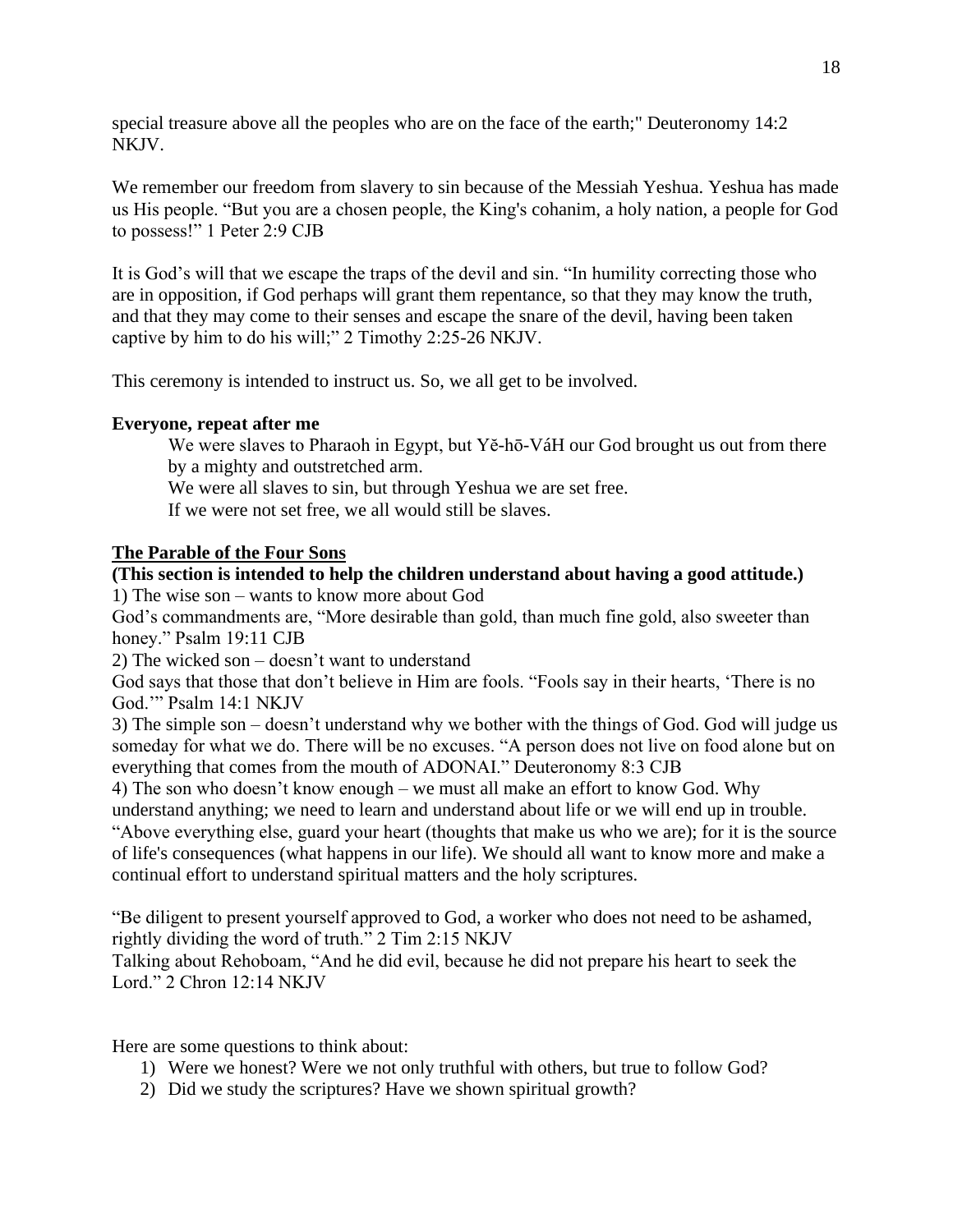- 3) Did we build up and encourage our family? Do we bring blessing with us or problems?
- 4) Have we hope? Do we live with a hope for a good life through God and a wonderful eternal life?

What other things can you think of? (Pause and let people answer the question.) Here are some possible answers:

\* Did we accept the Messiah Yeshua and believe He rose from the dead (Acts 2:38; Romans 10:9).

\* Do we follow God's commandments? John 14:15

\* Do we keep God's feasts? Leviticus 23:1

- \* Do we compromise the truth? Ephesians 4:14-15; Revelation 2:10
- \* Are we willing to be bold for God and the Messiah? Matthew 10:33

#### **Let's Continue Telling the Story**

# **(We are to tell the story of Israel and Yeshua the Lamb of God)**

### **Moshe (Moses)**

Moses was a kingly leader in Egypt. Exodus 2:5-10

Moses had to escape Egypt and went to Midian. Exodus 2:15

God revealed Himself in the form of a man in a burning bush. Exodus 3:1-6

(Angels look like young men. The Bible says God was speaking to him. Three angels came to see Abraham (they looked like men and they ate together). One of them was God (יהוה).

God sends Moses back to Egypt to free the Israelites. Exodus 3:9-10

Moses returns to Egypt and God demonstrates His almighty power against the gods of Egypt. Exodus 7:1-11:4

The blood of the lamb was put on the lintels and doorposts to protect the people from the destroyer on the night of the Passover. Exodus 12:21-23

Israel leaves Egypt and is pursued by Pharaoh. God protects Israel from Pharaoh. Ex. 13:17-14 Israel goes through the sea to freedom and to the mountain of God, Mt. Sinai. Ex. 19:1-2 God supernaturally provides for Israel with water, manna, and quail. Ex. 16:13-15, 17:6

#### **Yeshua was like Moshe (Moses)**

"I will raise up for them a Prophet like you from among their brethren, and will put My words in His mouth, and He shall speak to them all that I command Him." Deuteronomy 18:18 NKJV

Yeshua was born in Bethlehem and was in the kingly line of David. There are two lineages in the New Testament portion. The one in Luke traces Mary's husband Joseph. Matthew traces Mary's lineage of whom was born Yeshua. Some of the Hebrew manuscripts of the Bible show another man by the name of Joseph being Mary's father. It reads in the Hebrew for Matthew 1:16, "Yosef avi Miryam," which means Joseph father of Mary. The Hebrew manuscripts of the New Testament can help us at times to understand the Bible better.

Yeshua's family escaped to Egypt to protect Yeshua and then returned. Matthew 2:13-22 Yeshua declares He is the Messiah and He backed up His words with healings and miracles. He

did many miracles sometimes healing everyone in the town He went to. Yochanan said, "And there are also many other things that Jesus did, which if they were written one by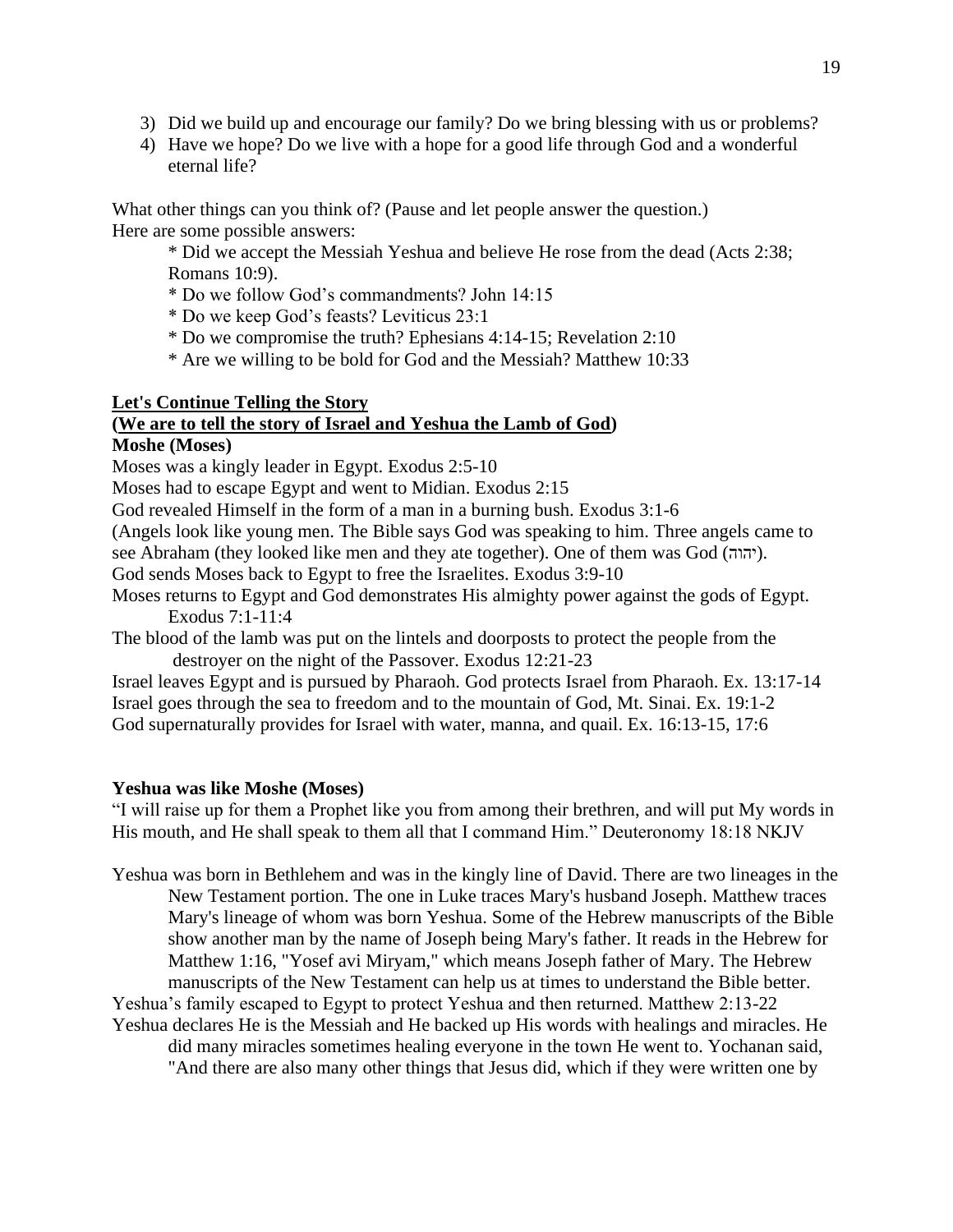one, I suppose that even the world itself could not contain the books that would be written." John 21:25

- He feeds thousands miraculously by creating food just like God provided food for Israel in the desert. Matthew 14:13-21; 15:29-39
- Yeshua becomes the Passover Lamb, shedding His blood, and dying at the time the Passover lambs were being prepared. "Now it was the Preparation Day of the Passover, and about the sixth hour. And he said to the Jews, " Behold your King!" But they cried out, "Away with Him, away with Him! Crucify Him!" John 19:14 NIJV

Yeshua gives His life so that we can be set free from sin. Galatians 1:4

- Through Yeshua, God supernaturally provides the gift of the Holy Spirit to each believer. Acts 2:38-29
- The Messianic Covenant and the Holy Spirit is first given on the same day as the giving of the law at Mount Sinai – Shavuot (Pentecost). Acts 2:1-4; " One of the Hebrew titles for the holiday is Zman Matan Torah—"the season of the giving of the Law," as the rabbis believed that the Torah was given on the day of Pentecost.<sup>7</sup>

Pour another cup of wine or juice at this time and say the blessing (don't drink it yet).

The Kiddush (sanctification) over the cup Barukh attah Yĕ-hō-VáH Eloheinu melekh ha-olam, Borei peri ha-gafen.

Blessed are You, Yĕ-hō-VáH our God, King of the universe, Creator of the fruit of the vine. (do not drink the cup yet)

#### **The Ten Plagues**

We should remember the suffering of the Egyptians.

There is also suffering in the world because of sin (wrongdoing).

We don't like that the Egyptians had to suffer just as we are saddened by all the suffering in the world because of sin.

First, we spill 3 drops from our second cup and say: Dam va'esh v'timerot ashan Blood and fire and thick smoke

After we mention each plague, we spill a drop of wine on our plate for each plague. This lessens our joy and is to remind us of the suffering of the Egyptians. Also, we should remember the suffering in the world for their rejection of God and their sin. We put a drop of wine on our plate for each plague.

| <b>Blood</b>           | Frogs                  | Lice | Swarms of flies, beetles | Sickness on cattle |
|------------------------|------------------------|------|--------------------------|--------------------|
| <b>Boils</b>           | Hail (mixed with fire) |      | Locusts                  | Darkness           |
| Death of the firstborn |                        |      |                          |                    |

<sup>7</sup> https://www.chosenpeople.com/site/the-giving-of-the-law-the-giving-of-the-spirit/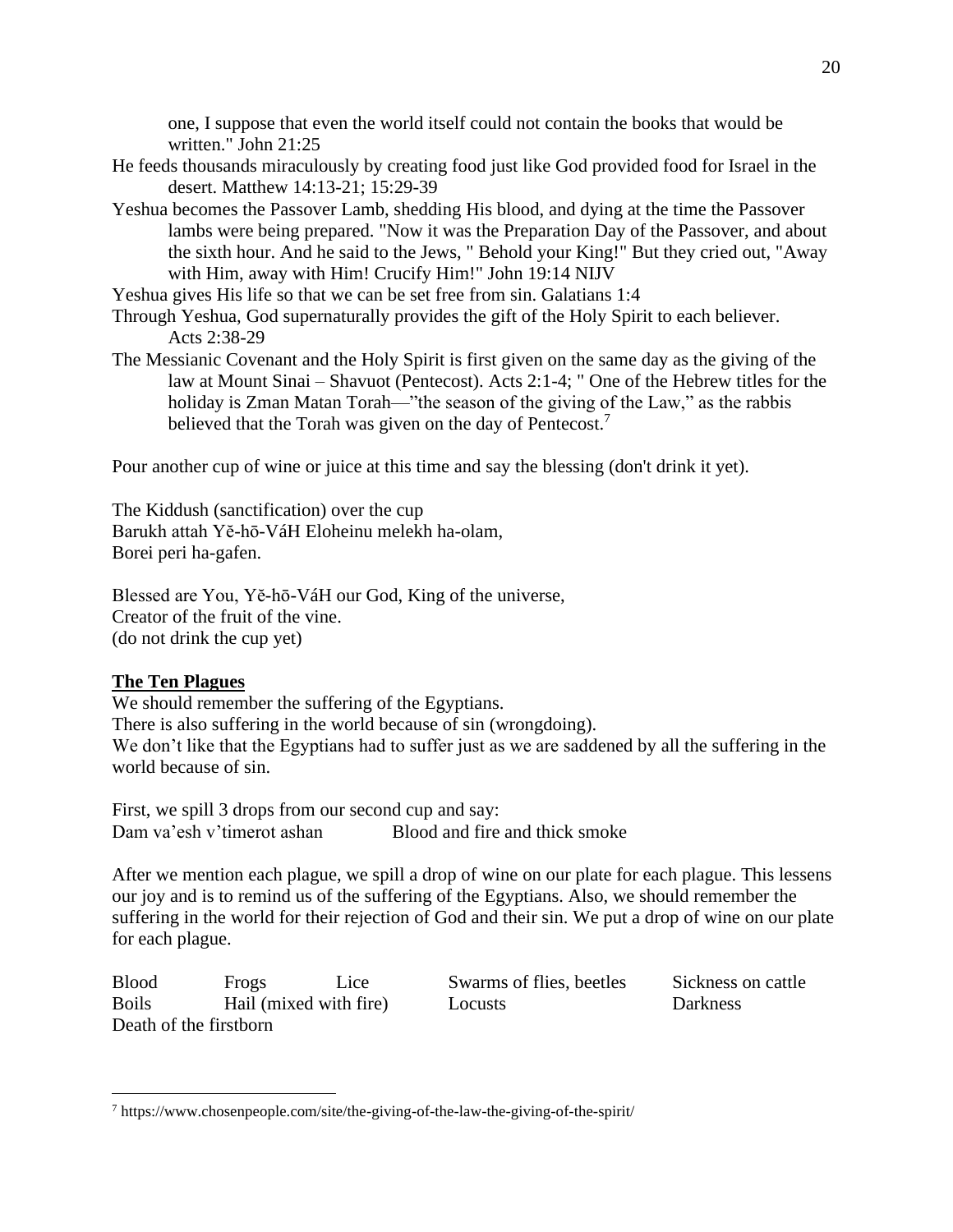# **We will now talk about what Yeshua our Messiah had to go through:**

# **Yeshua's Suffering, Death, Burial, and Resurrection**

- Yeshua reveals His coming death at the hand of the Gentiles. Mark 10:33-34
- Yeshua's location is revealed to the Roman appointed leaders by Judas. Luke 22:1-6 Yeshua stands before the Roman appointed High Priest.<sup>8</sup> Luke 22:54
- The Roman appointed leadership did not go into the area because they were to eat the Passover meal. John 18:28
- Yeshua is sent to the Roman Prefect Pilate and then to the Roman appointed King Herod<sup>9</sup> and then back to Pilate. Luke 23:1, 6-7, 11
- They release a robber instead of Yeshua. Luke 23:16-18, 25
- Yeshua is beaten by the Roman sympathizers and the Romans. Luke 22:63-65; 23:11, 16
- The Roman soldiers struck him and mocked him and put a crown of thorns on His head. John 19:1
- Yeshua reveals He is giving Himself and they would have no power over Him unless He allowed them. John 19:11
- The Roman appointed leadership planned accusations against Yeshua to have Him put to death. Matthew 26:59, 27:1; Luke 23:23
- The Roman appointed Chief Priests say they have no king, but Caesar. They reveal their true loyalty. John 19:15
- Yeshua carries His crucifixion stake.
- The Romans crucified Yeshua.
- Yeshua was speared by the Romans instead of His legs being broken. Water and blood came from where Yeshua was speared. Blood is needed for atonement (Leviticus 17:11).
- It was the preparation day. "**Therefore, because it was the Preparation Day**, that the bodies should not remain on the cross on the Sabbath." John 19:31 NKJV (preparation day is before the Passover; the Sabbath in this verse is the day of rest associated with the 1st day of the feast of Unleavened Bread that begins in the middle of the Passover meal.)
- He died and was buried before the Passover meals were about to begin, but rose again the 3rd day. (**The Passover meal extends into the 1st day of Unleavened Bread which is a Sabbath**.) John 19:42, 1 Corinthians 15:1-8

# **Dayeinu (song) or sing another song**

| Ilu Hotzi-anu Mi-mitzra-yim Da-yeinu | If He had brought us out from Egypt, |  |
|--------------------------------------|--------------------------------------|--|
|                                      | It would have been enough            |  |
| Dayeinu                              | It would have been enough            |  |

If God had just freed Israel, it would had been enough.

If God had only given us His commandments so we could live right, it would have been enough. Yet, God through His mercy, sent us the Messiah Yeshua so we could be set free from sin.

<sup>&</sup>lt;sup>8</sup> "The Roman conquest of Judea and subsequent Herodean rule, the office of high ... of Jerusalem one of their first acts was the appointment of a new high priest." - https://www.jewishvirtuallibrary.org/high-priest

 $9$  "In Rome, Herod was unexpectedly appointed King of the Jews by the Roman Senate."  $$ https://en.wikipedia.org/wiki/Herod\_the\_Great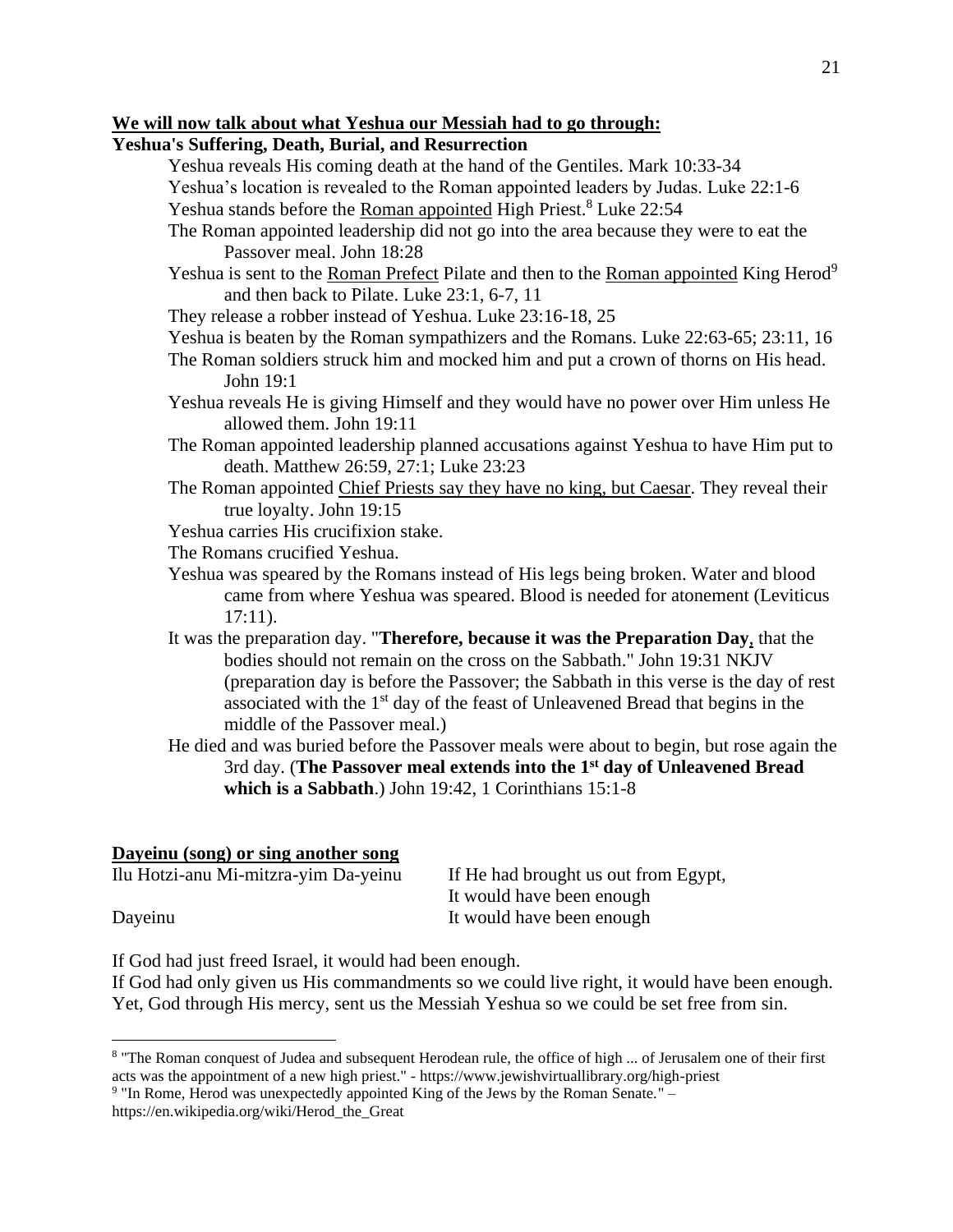Say a prayer thanking God for our deliverance and for all He has done through Yeshua.

Drink the cup.

# **Motzi Matza (blessing the bread)**

Lift up the matzah tosh or the matza in napkins and say the blessing

Barukh attah Yĕ-hō-VáH Eloheinu melekh ha-olam, Ha-motzi lechem min ha-aretz.

Blessed are You, Yĕ-hō-VáH our God, King of the universe, Who brings forth bread from the earth.

Next, we break the bottom matzah into pieces for everyone. Some of the matza supplied at the tables can be used at this time.

Baruch attah Yĕ-hō-VáH Eloheinu melekh ha-olam, Asher kideshanu bemitzvotav ve-tsivanu al achilat matzah

Blessed are You, Yĕ-hō-VáH our God King of the universe, Who sanctified us with His commandments, and commanded us to eat matzah.

God commanded them to eat unleavened bread during the 7 days of Unleavened Bread. **We are commanded to eat unleavened bread for 7 days. So, we should all eat some unleavened bread each day of the Feast of Unleavened Bread**.

We eat matzah because Israel didn't have time for the bread to rise and they needed to flee the Egyptians.

We eat matzah because we all need to accept the Messiah and we must do it now while we can. "But this I say, brethren, the time is short." 1 Cor 7:29 NKJV "Behold, now is the accepted time; behold, now is the day of salvation." 2 Cor 6:2 NKJV

### **Maror. (bitter herb)**

God commanded the eating the of bitter herbs at the Passover meal.

Let's say the prayer. Baruch attah Yĕ-hō-VáH Eloheinu melekh ha-olam, Asher kideshanu bemitzvotav ve-tsivanu al achilat maror

Blessed are You, Yĕ-hō-VáH our God King of the universe, Who sanctified us with His commandments and commanded us to eat maror.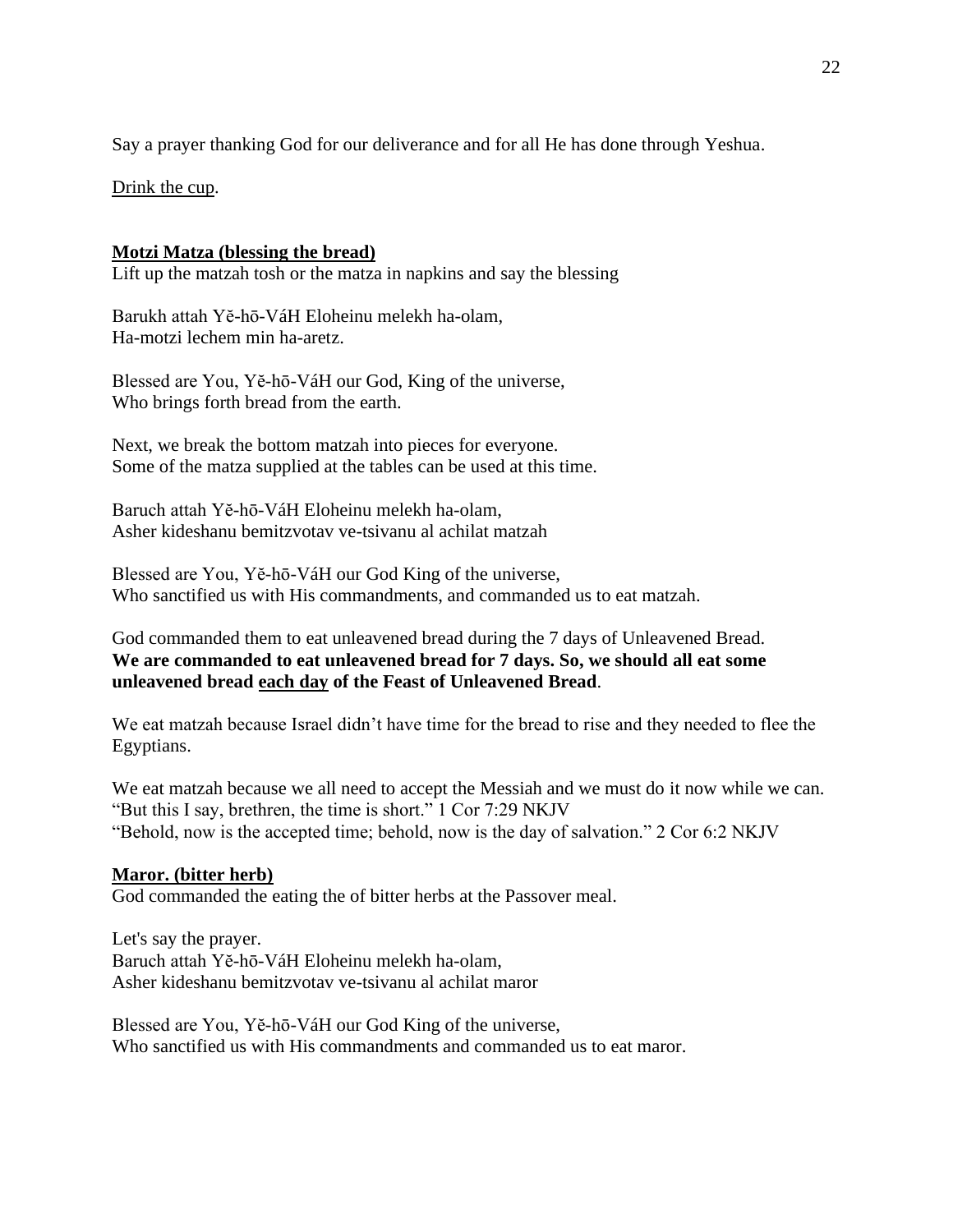We eat the bitter herb to remember the suffering of our people, Israel, the suffering in the world because of sin, and the suffering of our Messiah Yeshua who gave Himself for us.

Take a piece of lettuce and put some horseradish on it and eat it or just eat a bitter herb. Israel had access to garlic, leeks, and scallions (a mild onion).

# **Korech. (wrap – a sandwich) We could eat a something bitter and something sweet with our matzah at this time.**

It is called the Hillel Sandwich – Hillel was a Rabbi who lived at the time of Herod

We take a piece of matzah and on one side we put charoset and the other maror. We begin eating on the maror side (the bitter herb) and end with the charoset.

This is to remind us that although Israel's slavery was bitter, it led to the coming of the Messiah. Although our slavery to sin was bitter; our freedom and redemption through Yeshua is sweet.

# **The Shank Bone – the bone on our Passover plate**

We remember how God set us free.

Israel was released from the captivity of Egypt on Passover.

Yeshua is the lamb of God who gave himself as our Passover. "The next day, Yochanan saw Yeshua coming toward him and said, "Look! God's lamb! The one who is taking away the sin of the world!" John 1:29 CJB.

This prophecy about the Messiah by Isaiah was written some 600 years earlier. "He was oppressed and He was afflicted, Yet He opened not His mouth; He was led as a lamb to the slaughter, and as a sheep before its shearers is silent, so He opened not His mouth" Isaiah 53:7 NKJV.

The Jewish people expected the Messiah to come and suffer for us. Isaiah 53:1-12

The Jewish people also expected the Messiah to be God.

Yeshua was in the line of David and His name is Adonai Tzidkenu, our Righteous Yĕ-hō-VáH  $\overline{\mathbf{r}}$ . in the text).

"The days are coming, 'says ADONAI,' when I will raise a righteous Branch for David. He will reign as king and succeed, he will do what is just and right in the land. In his days Y'hudah will be saved, Isra'el will live in safety, and the name given to him will be ADONAI Tzidkenu [ADONAI our righteousness];" Jeremiah 23:5-6 CJB.

We are sad at the loss of God's Temple in Jerusalem. We are sad for what Yeshua had to go through.

Someday the Temple in Jerusalem will be restored.

We now are now temples of the Holy Spirit and the Holy Spirit helps us to keep God's commandments.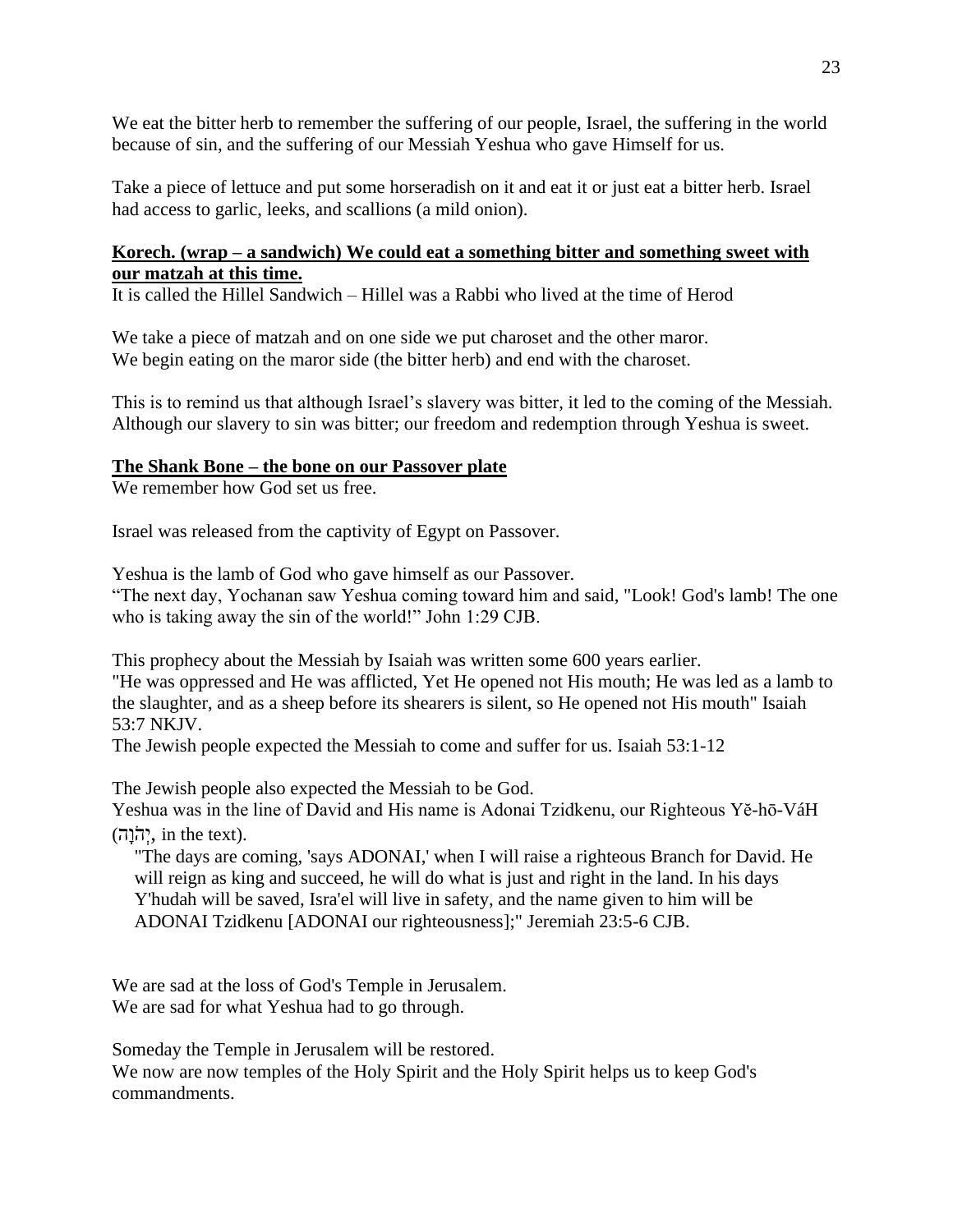"Your body is a temple for the Ruach HaKodesh" (Holy Spirit) "who lives inside you. So use your bodies to glorify God;" 1 Corinthians 6:19-20 CJB.

# **We can eat the Passover meal at this time or continue to finish our ritual and eat the meal afterwards. We can say these prayers now for our Passover meal.**

### **Shulchan Orech (set the table). We will be eating the Passover meal soon. The prayer before eating the Passover meal.**

Baruch attah Yĕ-hō-VáH Eloheinu melekh ha-olam, Asher kideshanu bemitzvotav ve-tsivanu al achilat pesach.

Blessed are You, Yĕ-hō-VáH our God King of the universe, Who sanctified us with His commandments and commanded us to eat Pesach.

We are commanded to keep Pesach (Passover)

"For our Pesach lamb, the Messiah, has been sacrificed. So let us celebrate the Seder (Pesach) not with leftover hametz (bread with leaven symbolizing sin), the hametz of wickedness and evil, but with the matzah of purity and truth." 1 Corinthians 5:7-8 CJB.

# **Barech. (blessing) This is the blessing after the meal; it could also be said now.**

The prayer after the meal said by the Jews is the "Birkat Hamazon" and is a long prayer.

We will just say the following short prayer:

Blessed are you, Yĕ-hō-VáH our God, King of the universe, who nourishes the whole world in goodness, with grace, kindness, and compassion. He gives bread to all flesh, for His mercy endures forever. And through His great goodness we have never lacked, nor will we lack food forever, for the sake of His great Name. For He is God, who nourishes and sustains all, and does good to all, and prepares food for all His creatures which He created. Blessed are You, Yĕ-hō-VáH, who nourishes all. Amen.

### **We are almost done.**

### **Tzafun. (hidden) It is time to look for the afikomen.**

After the meal or the above prayers, the children can look for the afikomen. Reward the child who found it. Keep it wrapped, we will be using it.

Eating the Afikoman – as we do the following, the leader will hold up the Afikoman, show the matza being buried with their hand or under a napkin, and show the piercing and stripes.

The matzah was broken, buried and is now restored just like our Messiah died, was buried and rose from the dead.

Hold the afikomen horizontally with your hand over it and say, Yeshua our Messiah died for us. We hid the afikomen and that is like His burial.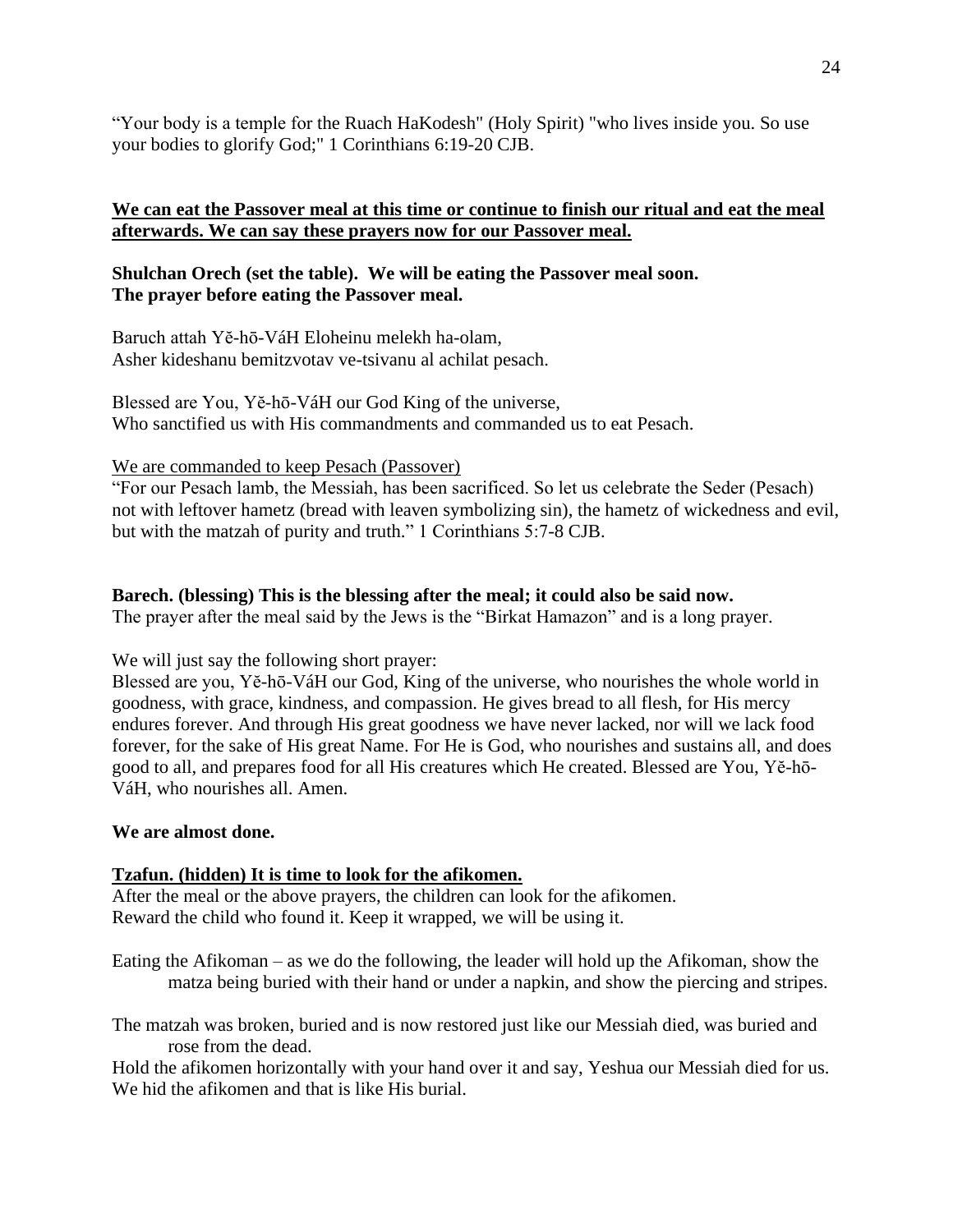We now hold up the afikomen which stands for His resurrection. The matzah is pierced. The Messiah was pierced by a spear for us. Isaiah 53:4-5; John 19:34 The matzah has stripes on it. The Messiah was whipped. John 19:1 Kefa said that by Yeshua's stripes we are healed. 1 Pet 2:24

#### **The Remembrance of Yeshua Ceremony**

Eating the Matzah at this point symbolizes what Yeshua did for us through His death. So, we are beginning the commanded remembrance ceremony.

Yeshua told us **whenever we do this**, to do it in memory of Him. We should **especially do this on Passover**. This Kiddush would also be done on other feasts, on Friday nights or on our Saturday during the day, and sometimes to close out Shabbat. So, it is appropriate to **do this ceremony** at those times too. Yeshua said that whenever we do this, we are to do it in memory of Him (Luke 22:19).

Rabbinic sources say the prayers haven't been changed since the time of Yeshua. So, here is possibly the same blessing Yeshua made:

Barukh attah Yĕ-hō-VáH Eloheinu melekh ha-olam, Ha-motzi lechem min ha-aretz.

Blessed are You, Yĕ-hō-VáH our God, King of the universe, Who brings forth bread from the earth.

Pass out pieces of the afikomen or if there isn't enough to go round, use the matza that was supplied at each table.

Wait for the prayer below.

Remember, this is the piece that was hidden (buried like Yeshua was buried) and then found (raised like Yeshua was raised).

Hold up the afikomen and pray:

"While they were eating, Yeshua took a piece of matzah, made the b'rakhah (blessing), broke it, gave it to the talmidim and said, 'Take! Eat! This is my body!'." Matt 26:26 CJB We will say a short prayer of thanks for what Yeshua did for us.

Eat a piece of the afikoman (or matza supplied at each table).

The bread and cup is called the kiddush and is customary on Shabbat and other occasions. It is the night before He gave His life for the sins of man.

Yeshua knew He would be giving His life for us. Yeshua gave His life for us. "Now before the feast of the Passover, when Jesus knew that his hour was come." John 13:1 NKJV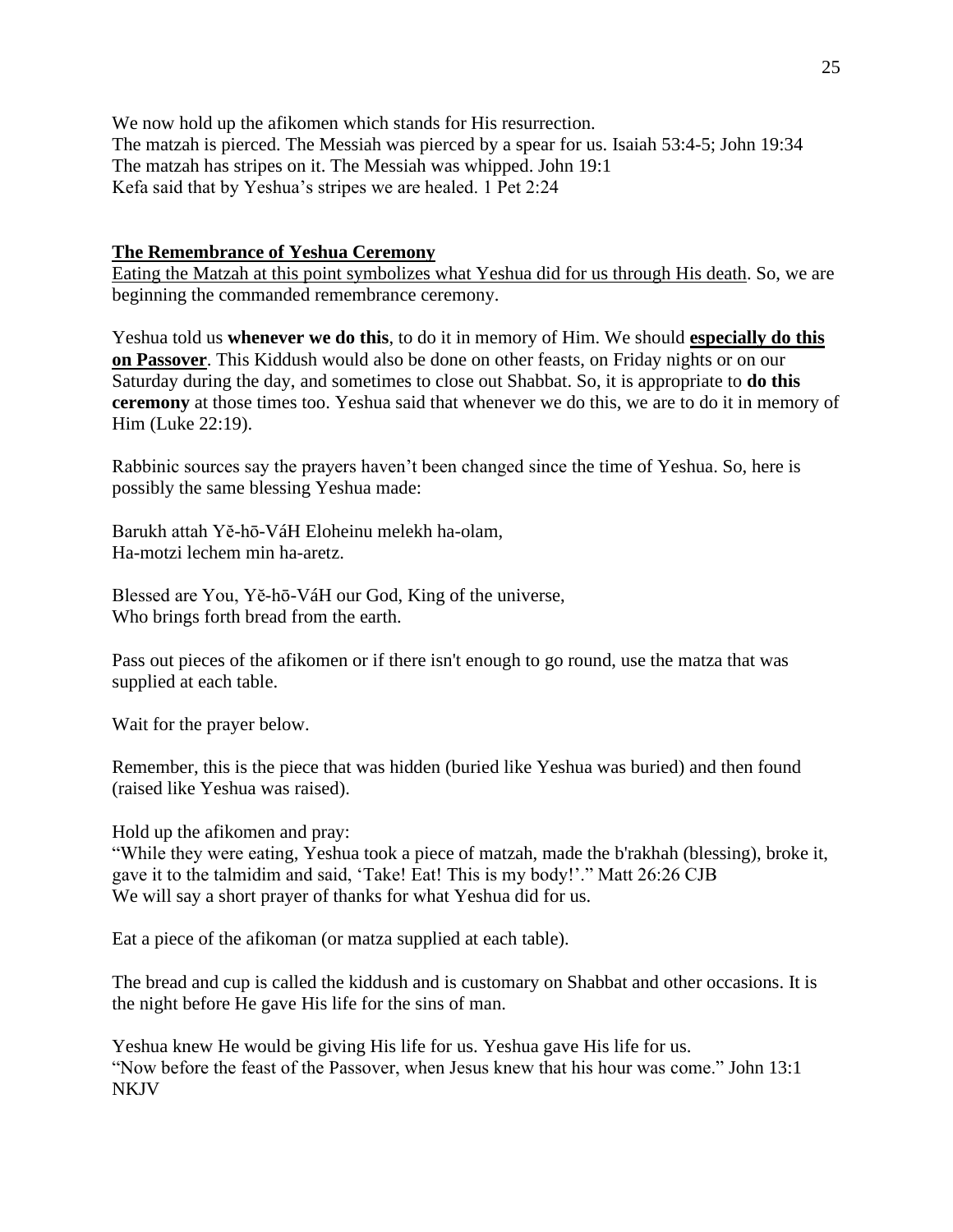Yeshua died before the Passover on the preparation day for the feast of Passover: "So there they laid Jesus, because of the Jews' Preparation Day, for the tomb was nearby;" John 19:42 NKJV The ceremony of the bread and wine we do in memory of Yeshua. It is a remembrance ceremony.

For believers in Yeshua, this cup also symbolizes the Messianic covenant with Yeshua and His bride. Our participation is a sort of ketubah (a Jewish marriage contract) when the groom would share a cup of wine with His bride.

"For your husband is your Maker, ADONAI-Tzva'ot is his name. The Holy One of Isra'el is your Redeemer." Isaiah 55:4 CJB

#### **Pour a cup of wine or juice for the remembrance ceremony and wait.**

Yeshua is our Redeemer!

Barukh attah Yĕ-hō-VáH Eloheinu melekh ha-olam, Borei peri ha-gafen.

Blessed are You, Yĕ-hō-VáH our God, King of the universe, Creator of the fruit of the vine.

Hold up your cup of wine or grape juice.

"Also he took a cup of wine, made the b'rakhah blessing, and gave it to them, saying, 'All of you, drink from it! For this is my blood, which ratifies the New Covenant, my blood shed on behalf of many, so that they may have their sins forgiven.'" Matt 26:27-28 CJB

#### Drink the cup.

#### **Hallel. (praise)** Offering Praise

Sing Psalm 136:1 or another song of praise. Hodu la'Yĕ-hō-VáH ki tov, ki l'olam chasdo Give thanks to Yĕ-hō-VáH, for He is good; for His mercy forever endures.

#### **Welcoming Elijah – Some at this point sing a song for the return of the Messiah**

We pour a cup for Elijah. We hope for the Elijah type to come and the Messiah Yeshua to return. Have a child open the door for Elijah.

We believe Yeshua our Messiah came and that He will come again; so, we sing Eliyahu Hanavi for the coming again of the Elijah type who will come at the end of time.

#### **Eliyahu Hanavi (song or just recite, sing the Hebrew 1st)**

| Eli-ya-hu ha-navi         | Elijah the prophet            |
|---------------------------|-------------------------------|
| Eli-ya-hu ha-tishbi       | Elijah the Tishbite           |
| Eli-ya-hu ha-gil'adi      | Elijah the Giladite           |
| Bim'hera yavoh eleinu     | May he soon come to us        |
| im mashiach ben David. 2x | with the messiah son of David |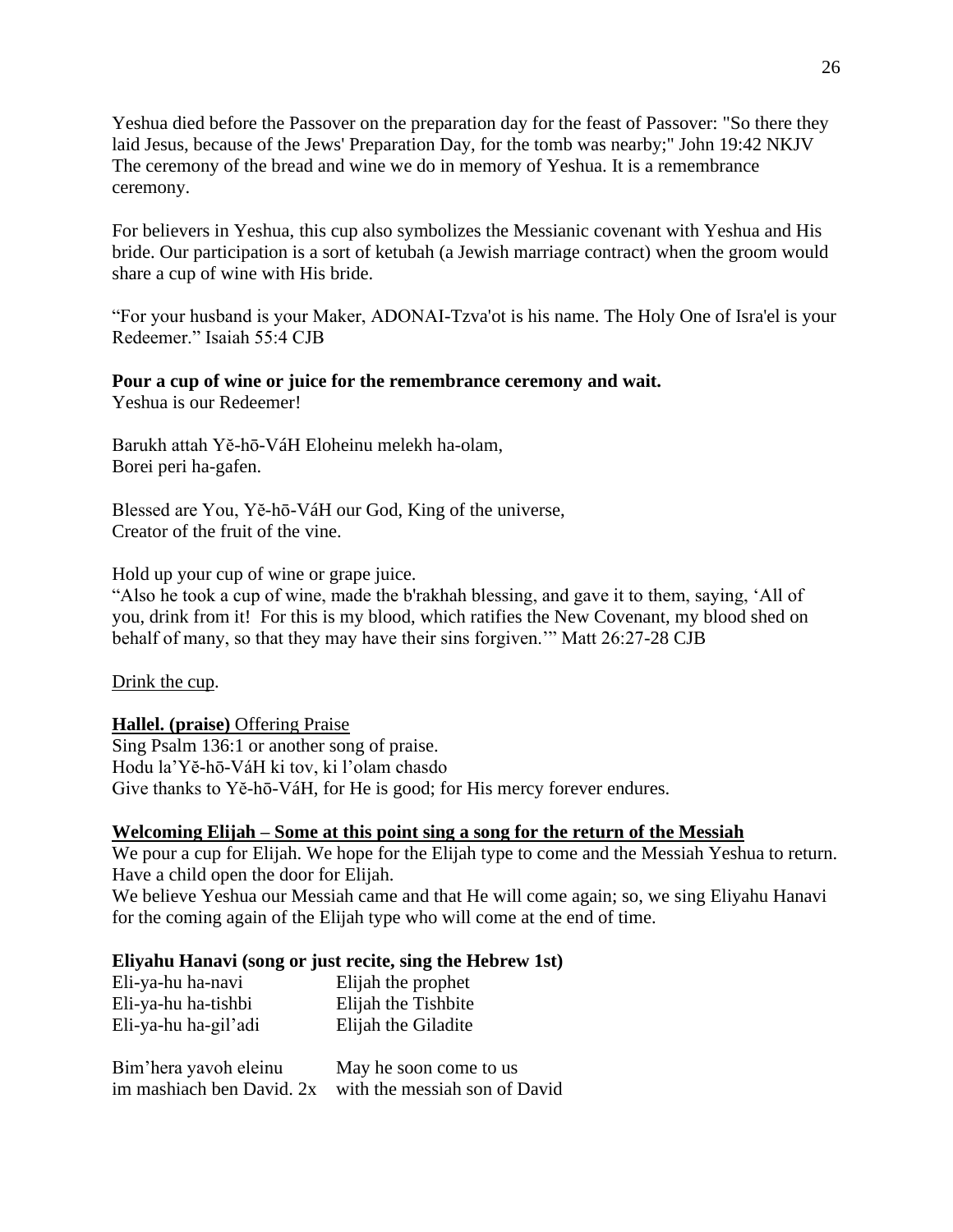Eliyahu means, "Yehovah" is my God" Eli means "my God" Yahu is short for "Yehovah" Mal 4:5 NKJV "Behold, I will send you Elijah the prophet Before the coming of the great and dreadful day of the Lord."

Yeshua came once and He is going to come again.

### **The Future Kingdom with our King Yeshua**

Pour the last cup and wait to drink. Yeshua promised to drink wine with us again someday in the future final kingdom. "I tell you, I will not drink this 'fruit of the vine' again until the day I drink new wine with you in my Father's Kingdom." Matt 26:29 CJB.

Pray over the forth cup Barukh attah Yĕ-hō-VáH Eloheinu melekh ha-olam, Borei peri ha-gafen.

Blessed are You, Yĕ-hō-VáH our God, King of the universe, Creator of the fruit of the vine.

Someday, we will be with the Messiah Yeshua for eternity.

Drink the cup.

#### **Nirtzah. (acceptance)** Conclusion

Revelation 21:16 CJB says the New Jerusalem will be 1,500 miles by 1,500 miles. "The city is laid out in a square, its length equal to its width. With his rod he measured the city at 1,500 miles, with length, width and height the same;".

When the Messiah returns we will celebrate with Messiah Yeshua.

Next year may we celebrate with our Messiah in the New Jerusalem and so we sing:

Leshanah Haba'ah bi Yerushalayim Li-shanah Haba'ah Bi-rushalayim Ha-bnu-yah! Next year in the rebuilt Jerusalem! **Shout:** Leshanah haba'ah bi-yerushalayim! Next year in Jerusalem!

**We will now have the final blessing.**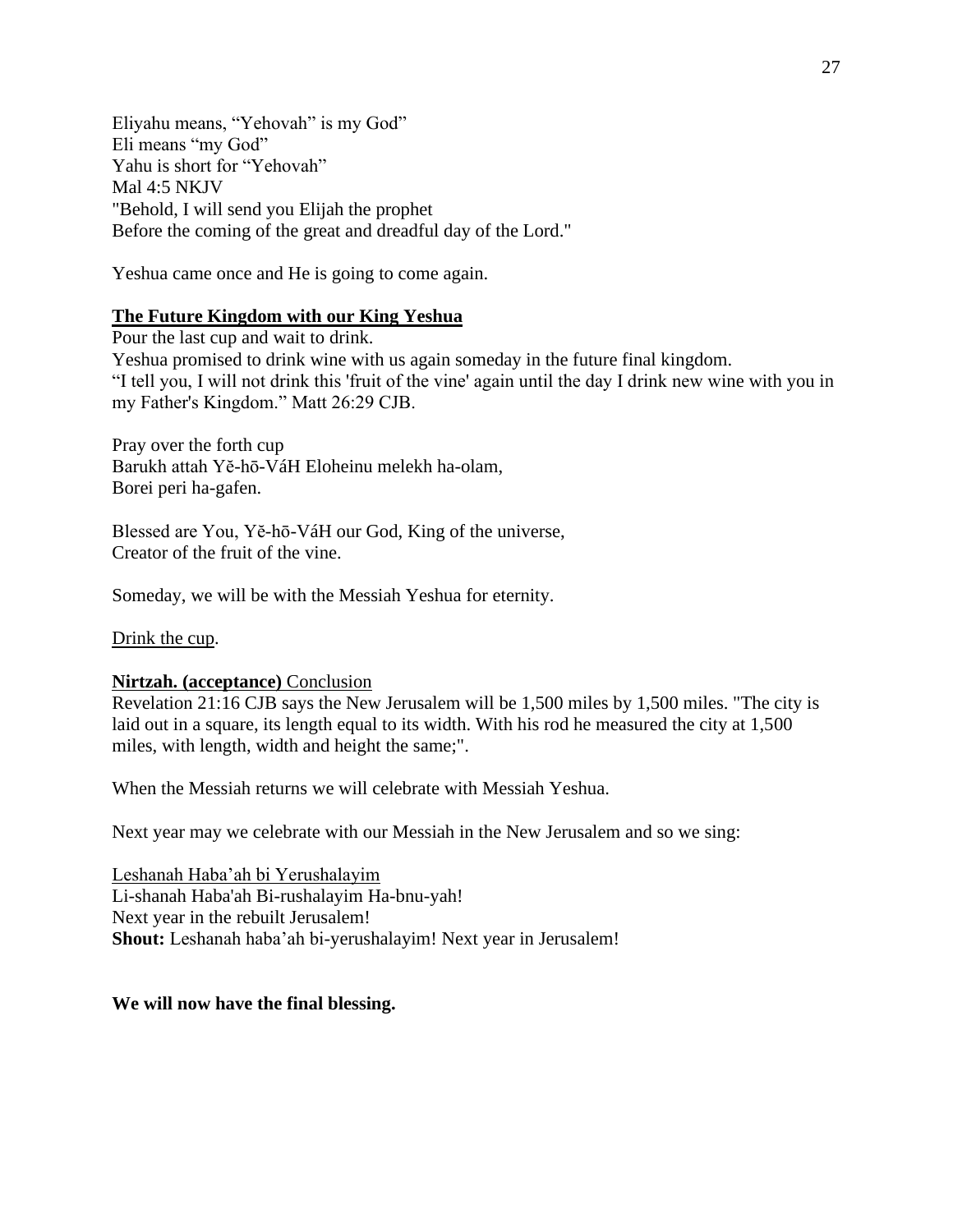# **Aaronic Benediction**

"Speak to Aaron and his sons, saying, 'This is the way you shall bless the children of Israel. Say to them:

Yevarekhekha Yĕ-hō-VáH veyishmerekha; Ya'er Yĕ-hō-VáH panav eleykha vichunneka; Yisa Yĕ-hō-VáH panav eleykha veyasem lekha shalom. Amen.

We should use God's real name in the translation: "The Lord" is actually  $\rightarrow$  Ye-hō-VáH (God's real name; Exodus 3:15)

| Yĕ-hō-VáH | "The Lord bless you and keep you;          |
|-----------|--------------------------------------------|
| Yĕ-hō-VáH | The Lord make His face shine upon you,     |
|           | And be gracious to you;                    |
| Yĕ-hō-VáH | The Lord lift up His countenance upon you, |
|           | And give you peace." Num 6:23-26 NKJV      |

**We are now done with our Passover ceremony. God bless and may we be with Yeshua next year in the new Jerusalem.**

**Chag Pesach Sameach – Have a joyous Passover holiday.**

# **Addendum on the True Name of God.**

**The Addendum needs to be understood beforehand. This does not need to be shared during the Seder.**

"God said further to Moshe, "Say this to the people of Isra'el:'Yud-Heh-Vav-Heh [ADONAI], the God of your fathers, the God of Avraham, the God of Yitz'chak and the God of Ya'akov, has sent me to you.' This is my name forever; this is how I am to be remembered generation after generation;" Exodus 3:15 CJB.

God's name pointed is **הָו ֹה ְי** which is pronounced **Yĕ-hō-VăH**.\*

**The "y" is pronounced as a "y" as in you, not a "j;" the "e" is a short vowel; "Yĕ" The "hō" is pronounced with a long "o" as in home. The "a" in "văh" is short. Accent is on the last syllable.**